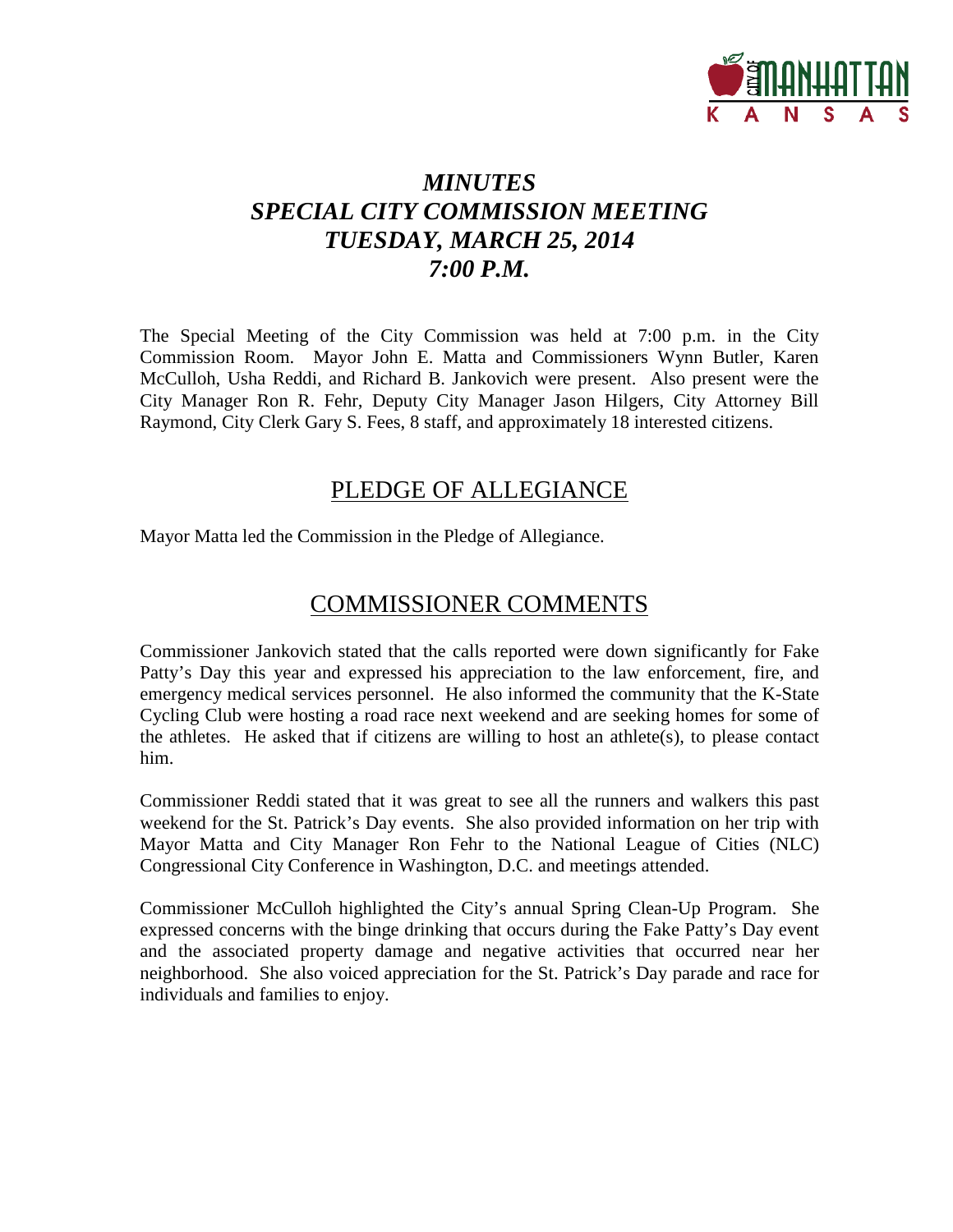# COMMISSIONER COMMENTS *(CONTINUED)*

Commissioner Butler informed the community that the City recently recouped costs on several odds and ends sold at the Purple Wave Auction. He also highlighted the CiCo Park Detention Basin Project and plans to utilize dirt from the project to improve the safety of the sledding hill in CiCo Park and to save money in collaboration with Riley County.

# CONSENT AGENDA

(\* denotes those items discussed)

### **MINUTES**

The Commission approved the minutes of the Regular City Commission Meeting held Tuesday, March 4, 2014.

## **CLAIM REGISTER NOS. 2756 and 2757**

The Commission approved Claims Register Nos. 2756 and 2757 authorizing and approving the payment of claims from February 26, 2014, to March 18, 2014, in the amount of \$157,937.77 and \$5,508,576.88, respectively.

### **LICENSE**

The Commission approved a Tree Maintenance License for calendar year 2014 for Carnahan Creek Tree Service, Inc., 12415 Carnahan Road, Olsburg, Kansas.

## **FINAL PLAT – MANHATTAN CROSSING COMMERCIAL PLANNED UNIT DEVELOPMENT**

The Commission accepted the easements and rights-of-way, as shown on the Final Plat of Manhattan Crossing Commercial Planned Unit Development, generally located 450 feet south of the intersection of Bluemont Avenue and Tuttle Creek Boulevard Frontage Road, to the east of the Frontage Road, based on conformance with the Manhattan Urban Area Subdivision Regulations.

## **CHANGE ORDER NO. 3 – THE CONGRESSIONAL ADDITION – STREET IMPROVEMENTS (ST1311)**

The Commission approved Change Order No. 3 for The Congressional Addition Street Improvements (ST1311) project, resulting in a net increase in the amount of \$36,146.50 (+3.80%) to the contract with Bayer Construction Company Inc., of Manhattan, Kansas, for the retaining wall system.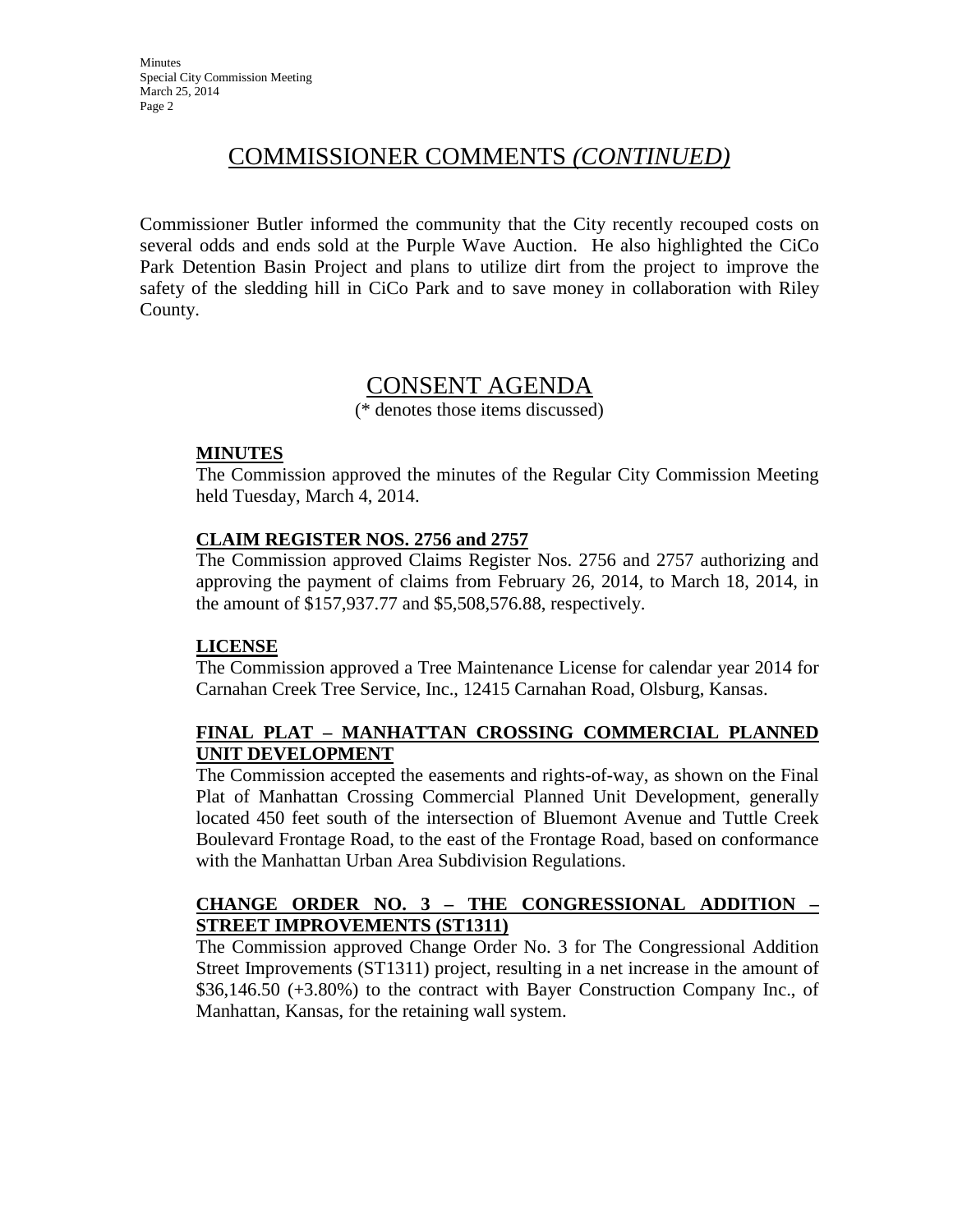#### **CONTRACT AMENDMENT NO. 2 – WILDCAT CREEK LIFT STATION, PHASE II, IMPROVEMENTS (SS1211, CIP #WW016P)**

The Commission authorized the Mayor and City Clerk to execute Contract Amendment No. 2 in the amount of \$17,300.00, with Olsson Associates, of Manhattan, Kansas, for the Wildcat Creek Lift Station, Phase II, Improvements Project (SS1211).

## **AGREEMENT – ENGINEERING SERVICES – EUREKA VALLEY COMMERCIAL WATER (WA1401) AND SANITARY SEWER (SS1401) IMPROVEMENTS**

The Commission authorized the Mayor and City Clerk to execute an agreement in the amount of \$29,190.00 with Olsson Associates, Inc., of Manhattan, Kansas, for professional services for the Eureka Valley Commercial Water (WA1401) and Sanitary Sewer (SS1401) Improvements Project.

# **\* AWARD CONTRACT – 17TH STREET TRANSPORTATION IMPROVEMENTS (ST0824)**

Commissioner Butler stated that the street transportation improvements will also benefit Kansas State University and should be considered for City/University funding. He also reiterated the need to revisit the process and allocation of future City/University Funds.

The Commission accepted the Engineer's Opinion of Probable Cost in the amount of \$220,394.00; awarded a construction contract in the amount of \$218,743.63 to Pavers, Inc., of Salina, Kansas; and authorized the Mayor and City Clerk to execute the contract for the  $17<sup>th</sup>$  Street Transportation Improvements project (ST0824).

#### **AWARD CONTRACT – 2012 WATER SYSTEM (WA1202) AND 2013 WATER (WA1308, WA1309) AND SANITARY SEWER (SS1307, SS1308) SYSTEMS IMPROVEMENTS**

The Commission accepted the Engineer's Opinion of Probable Cost in the amount of \$2,315,677.50; awarded a construction contract in the amount of \$1,827,036.75 to J&K Contracting Company, Inc., of Junction City, Kansas; and authorized the Mayor and City Clerk to execute the contract with J&K Contracting Company, Inc., for the 2012 Water System (WA1202) and 2013 Water Systems (WA1308, WA1309) and Sanitary Sewer Systems (SS1307, SS1308) Improvements.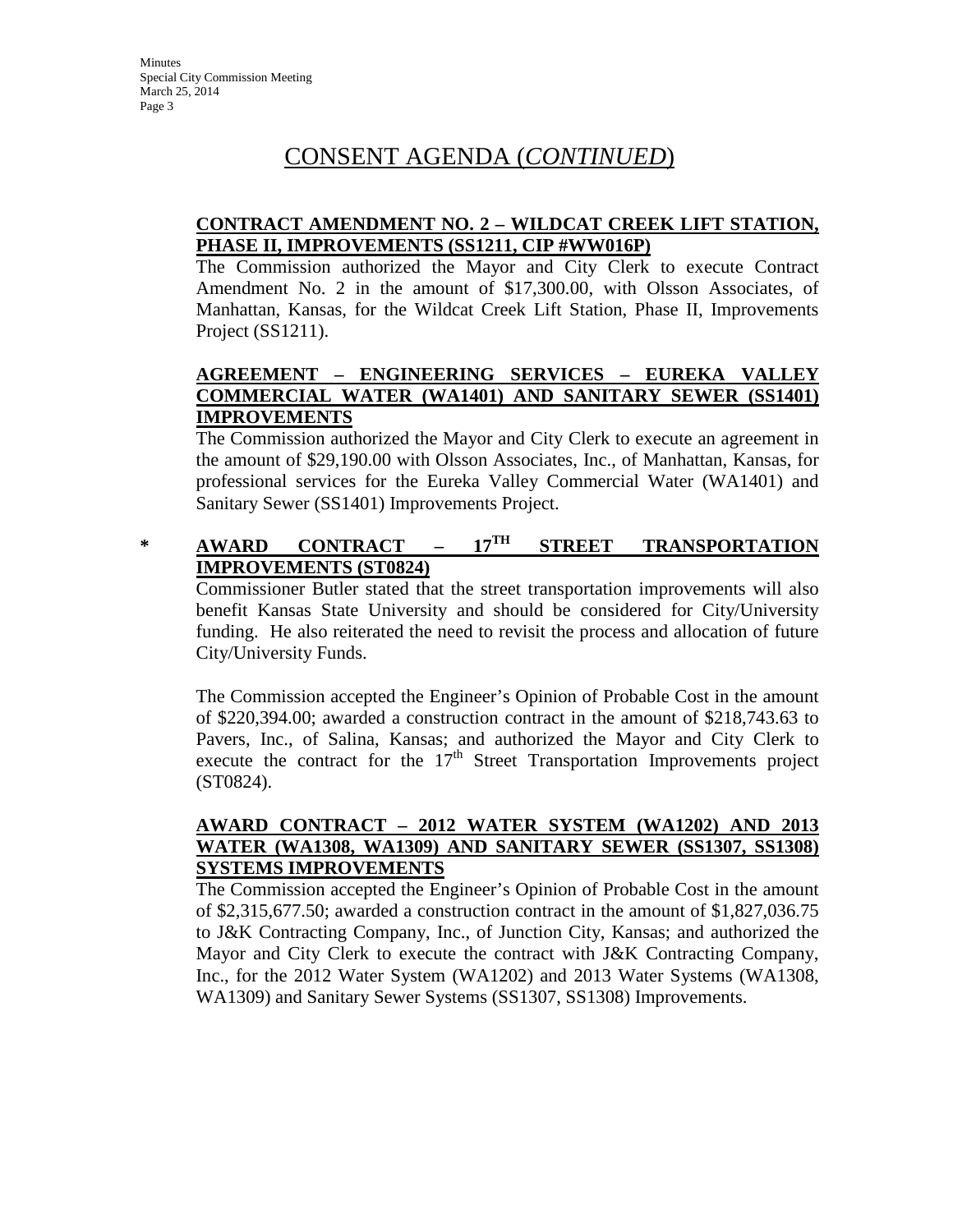#### **RESOLUTION NO. 032514-A – ISSUE GENERAL OBLIGATION BONDS – 2012 WATER SYSTEM (WA1202) AND 2013 WATER SYSTEMS (WA1308, WA1309) IMPROVEMENTS**

The Commission approved Resolution No. 032514-A issuing bonds to pay for the 2012 Water System (WA1202) and 2013 Water Systems (WA1308, WA1309) Improvements.

## **RESOLUTION NO. 032514-B – ISSUE GENERAL OBLIGATION BONDS – 2013 SANITARY SEWER SYSTEMS IMPROVEMENTS (SS1307, SS1308)**

The Commission approved Resolution No. 032514-B issuing bonds to pay for the 2013 Sanitary Sewer Systems Improvements (SS1307, SS1308).

## **AWARD CONTRACT – 2014 SANITARY SEWER MANHOLE REHABILITATION PROJECT (SS1403)**

The Commission authorized the Mayor and City Clerk to execute a contract in the amount of \$51,900.00 with Ace Pipe Cleaning, Inc., of Kansas City, Missouri, for the Sanitary Sewer Manhole Rehabilitation Project (SS1403).

### **AWARD CONTRACT – 2014 CURED-IN-PLACE-PIPE SEWER LINING PROJECT (SS1404)**

The Commission authorized the Mayor and City Clerk to execute a construction contract in the amount of \$519,588.50 with SAK Construction, LLC, of O'Fallon, Missouri, for the 2014 Cured-in-Place-Pipe Sewer Lining Project (SS1404).

### **CHANGE ORDER NO. 1 - 2014 CURED-IN-PLACE-PIPE SEWER LINING PROJECT (SS1404)**

The Commission authorized the Mayor to execute Change Order No. 1 resulting in a decrease in the amount of \$101,805.00 (-19.6%) to the contract with SAK Construction, LLC, of O'Fallon, Missouri, for the 2014 Cured-in-Place-Pipe Sewer Lining Project (SS1404).

## **AWARD CONTRACT – WATER METER AUTOMATION AND REPLACEMENT PROJECT (WA1114)**

The Commission accepted the Engineer's Opinion of Probable Cost in the amount of \$1,085,737.00; awarded a contract in the amount of \$555,123.00 (base bid in the amount of \$585,123.00 less the bid alternate in the amount of \$30,000.00 for salvage of removed equipment), subject to the approval of KDHE, to US Bronco Services, Inc., of Fairfield, Ohio; and authorized the Mayor and City Clerk to execute the contract for the Water Meter Automation and Replacement Project (WA1114).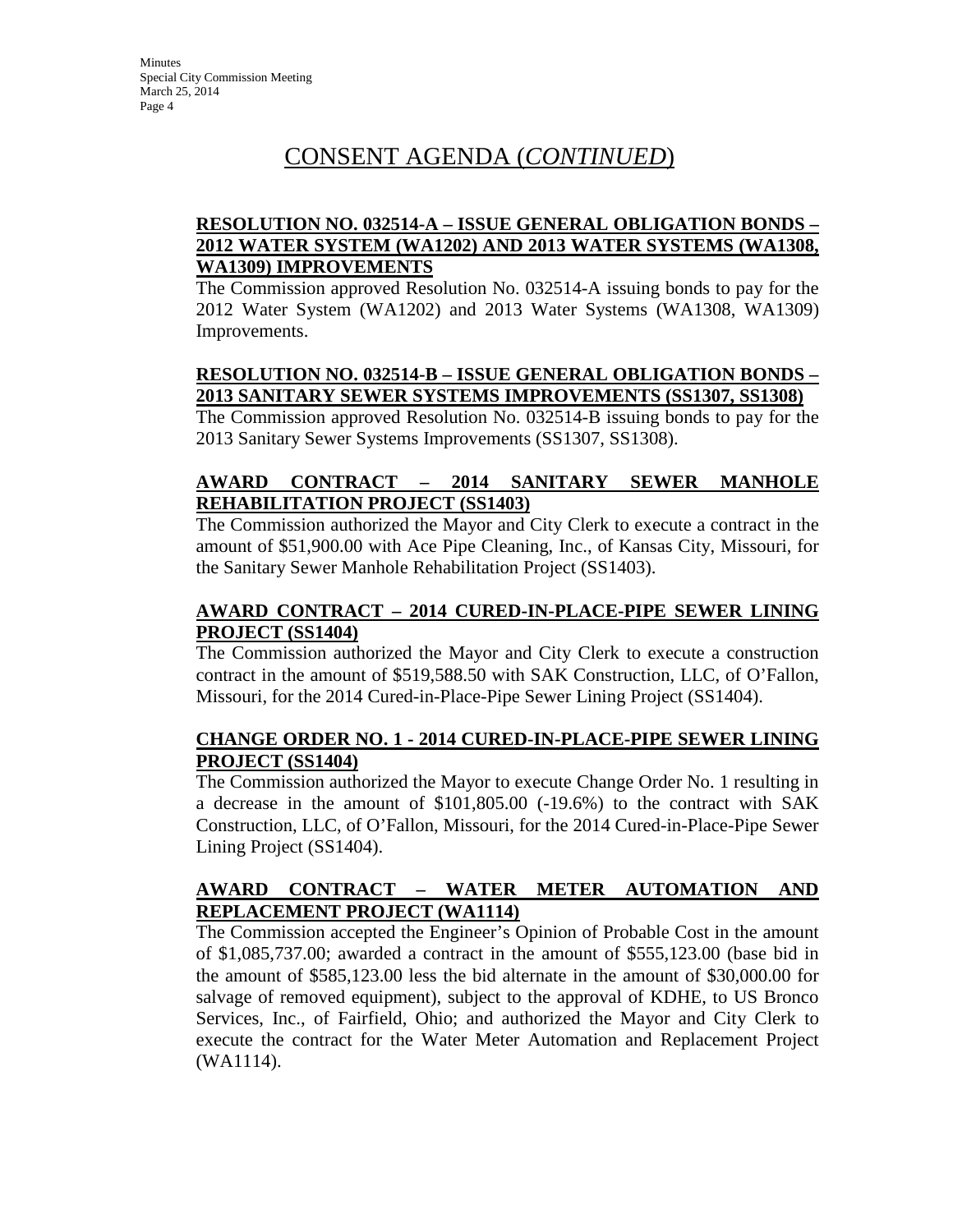### **CONTRACT – CITY'S RIGHT-OF-WAY - MOWING SERVICES (PR1401)**

The Commission authorized the Mayor and City Clerk to execute a contract in the amount of \$27,555.00 with Little Apple Lawn and Landscape, of Manhattan, Kansas, for mowing services of the City's right-of-way, for a term to terminate October 31, 2014, with the option of renewal for four (4) consecutive years.

#### **AWARD CONTRACT – PAINT CITY PARK POOL (PR1402)**

The Commission awarded a contract in the amount of \$75,862.50 with R.M. Baril Construction, of Manhattan, Kansas, and authorized the Mayor and City Clerk to execute the contract to paint City Park Pool (PR1402).

#### **APPLICATION – PASSENGER FACILITY CHARGE**

The Commission authorized the Mayor to sign the Passenger Facility Charge Application to impose and use a Passenger Facility Charge at the Manhattan Regional Airport from May 1, 2014, to May 1, 2025.

#### **PURCHASE – WATER DISTRIBUTION DIVISION - UNIT #47 (CIP #WA033E) AND UNIT #42 (CIP #WA034E) - 2014 ONE-TON PICKUP TRUCKS**

The Commission authorized City Administration to purchase two (2) 2014 One-Ton Pickup Trucks from Roberts Chevrolet, of Platte City, Missouri, in the amount of \$47,811.00 each, or a total of \$95,622.00 (to be paid from the Water Fund) to replace Units #42 (CIP# WA034E) and #47 (CIP# WA033E) in the Water Distribution Division, and authorized the sale of existing vehicles as excess property once replacement vehicles are delivered.

### **PURCHASE –WATER DISTRIBUTION DIVISION - ALL-PURPOSE SERVICE BODY POWER PACK UPGRADES (UNIT #47- CIP# WA049E, UNIT #42- CIP#WA079E)**

The Commission rejected the bid in the amount of \$82,469.20 from Mobile Hydraulics Equipment and authorized the purchase of two (2) All-Purpose Service Body Power Pack Upgrades (Unit #47 - CIP# WA049E, Unit #42 - CIP#WA079E) for the Water Distribution Division from Mobile Hydraulics Equipment Co., of Riverside, Missouri, for a negotiated amount of \$70,000.00 (to be paid from the Water Fund).

#### **PURCHASE – AIRPORT DEPARTMENT – UNIT #94 CIP #AP042E - ONE-TON PICKUP TRUCK – 4WD W/BED**

The Commission authorized City Administration to purchase a One-Ton Pickup Truck – 4WD w/Bed (Unit #94) for the Manhattan Regional Airport, in the amount of \$51,694.00 (to be paid from the General Fund) from Shawnee Mission Ford, Shawnee, Kansas, based on the bids submitted, prices specified, and as recommended.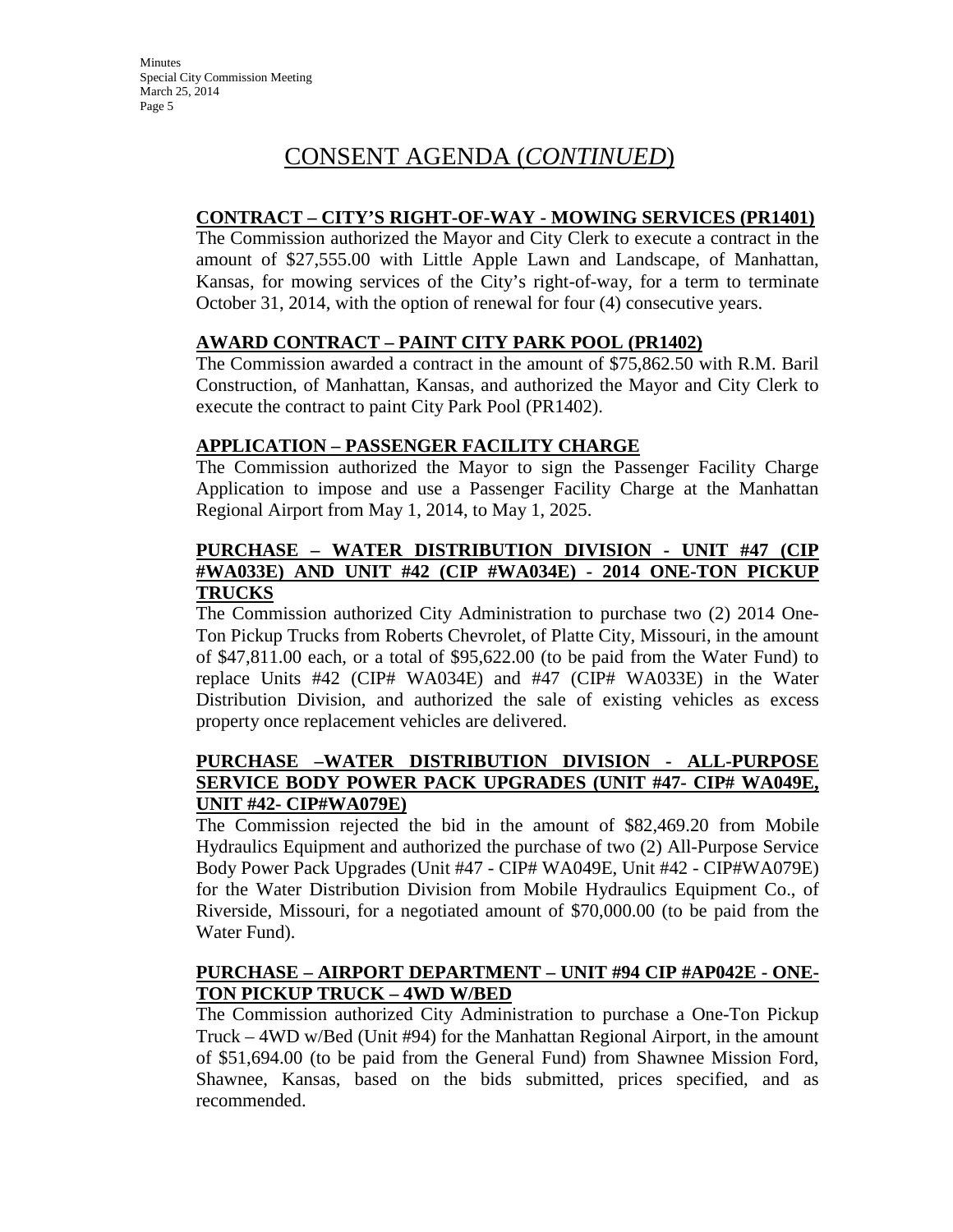### **REJECT BID – TRAFFIC DIVISION - DUAL PURPOSE SIGN/STENCIL MARKING TRUCK (CIP #TR028E)**

The Commission rejected the sole bid for the Dual Purpose Sign/Stencil Marking Truck (CIP #TR028E) for the Traffic Division in the amount of \$109,075.62 from Flannegan Western, of Emmetsburg, Iowa.

#### **PURCHASE – STREET DIVISION – UNIT #139 (CIP #ST015E) - TANDEM AXLE TEN YARD DUMP TRUCK**

The Commission authorized City Administration to purchase a tandem axle, ten yard dump truck to replace Unit #139 (CIP# ST015E) in the Street Division, and accepted the low bid with trade-in in the amount of \$82,328.00 from Midway Freightliner, of Palmyra, Missouri.

### **AGREEMENT – LEASE PURCHASE - STREET DIVISION – UNIT #139 (CIP #ST015E) - TANDEM AXLE TEN YARD DUMP TRUCK**

The Commission authorized the Mayor and City Clerk to execute the lease purchase agreement for the tandem axle, ten yard dump truck (Street Division Unit #139).

### **BOARD APPOINTMENTS**

The Commission approved appointments by Mayor Matta to various boards and committees of the City.

### *Bicycle Advisory Board*

Appointment of Jeff Koenig, 203 North  $14<sup>th</sup>$  Street, to a three-year At-Large term. Mr. Koenig's term begins immediately, and will expire October 31, 2016.

### *Human Rights and Services Board*

Appointment of Deloyce McKee, 4196 McMillin Lane, to a three-year term. Ms. McKee's term begins immediately, and will expire March 9, 2017.

### *Social Services Advisory Board*

Appointment of Nicholas Dyer, 1113 South Mill Point Circle, to fill the unexpired term of Andrew Rickel. Mr. Dyer's term begins immediately, and will expire June 30, 2014.

After discussion, Commissioner Jankovich moved to approve the consent agenda. Commissioner McCulloh seconded the motion. On a roll call vote, motion carried 5-0.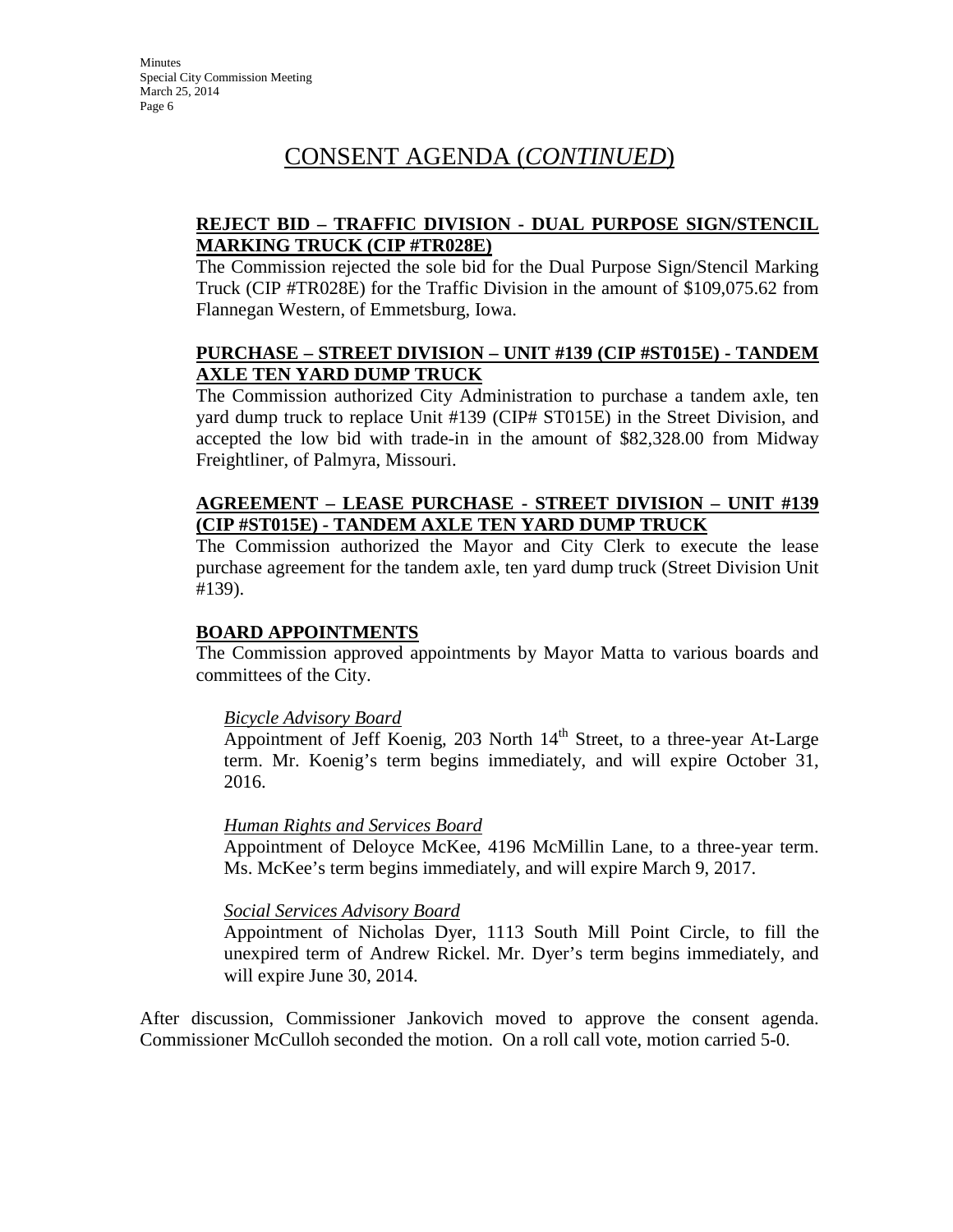# GENERAL AGENDA

#### **FIRST READING – REZONE - LOT 28, MANHATTAN CORPORATE TECHNOLOGY PARK, UNIT 3 (TALLGRASS BREWING COMPANY)**

Eric Cattell, Assistant Director for Planning, presented an overview of the item. He then responded to questions from the Commission regarding the rezoning.

Rob Ott, Director of Public Works, responded to questions from the Commission regarding the potential need for pretreatment facilities on site and permit requirements.

Ron Fehr, City Manager, provided additional information on the facility and the site. He stated the advantage at this location is that the long distance between the site and the wastewater treatment facility will allow the waste to dilute in the waste stream.

After discussion, Commissioner Jankovich moved to approve first reading of an ordinance rezoning Lot 28, Manhattan Corporate Technology Park, Unit 3, generally located at 5960 Technology Circle, from I-5/CTPO/AO, Business Park District with Corporate Technology Park Overlay District and Airport Overlay District, to I-3/CTPO/AO, Light Industrial District with Corporate Technology Park Overlay District and Airport Overlay District, based on the findings in the Staff Report *(See Attachment No. 1)*. Commissioner McCulloh seconded the motion. On a roll call vote, motion carried 5-0.

### **ECONOMIC DEVELOPMENT APPLICATION - TALLGRASS BREWING COMPANY, INC.**

Trent Armbrust, representing the Manhattan Area Chamber of Commerce, presented an overview of the company's history. He also provided information on Tallgrass Brewing Company's current product portfolio, a summary of future plans, the proposed site and floor plans, the craft brewing industry, the community economic development goals, and the Manhattan Corporate Technology Park property values from 2007 to 2014 for occupied and unoccupied buildings.

Jason Hilgers, Deputy City Manager, presented the proposed economic development proposal including funding criteria of the base wage structure; community investment; and analysis of community fit based on employee benefits, environmental soundness, job training/advancement, and history of community involvement. He highlighted the final scoring with a total score received of 11.2 out of a maximum score of 15. He then presented an overview of the proposed incentives package; forgivable loan; performance grant; capital investment requirements; job projections; wage structure; employee benefits; annual accountability provisions; clawback provision; financial review performed by Springsted, Inc.; Corporate Technology Park zoning and covenants; cost/benefit analysis for the City of Manhattan, Riley County, Unified School District (USD) 383, and the State of Kansas; and action to consider scheduling April 1, 2014, as the date for a final determination of an economic development incentive package for Tallgrass Brewing Company, Inc.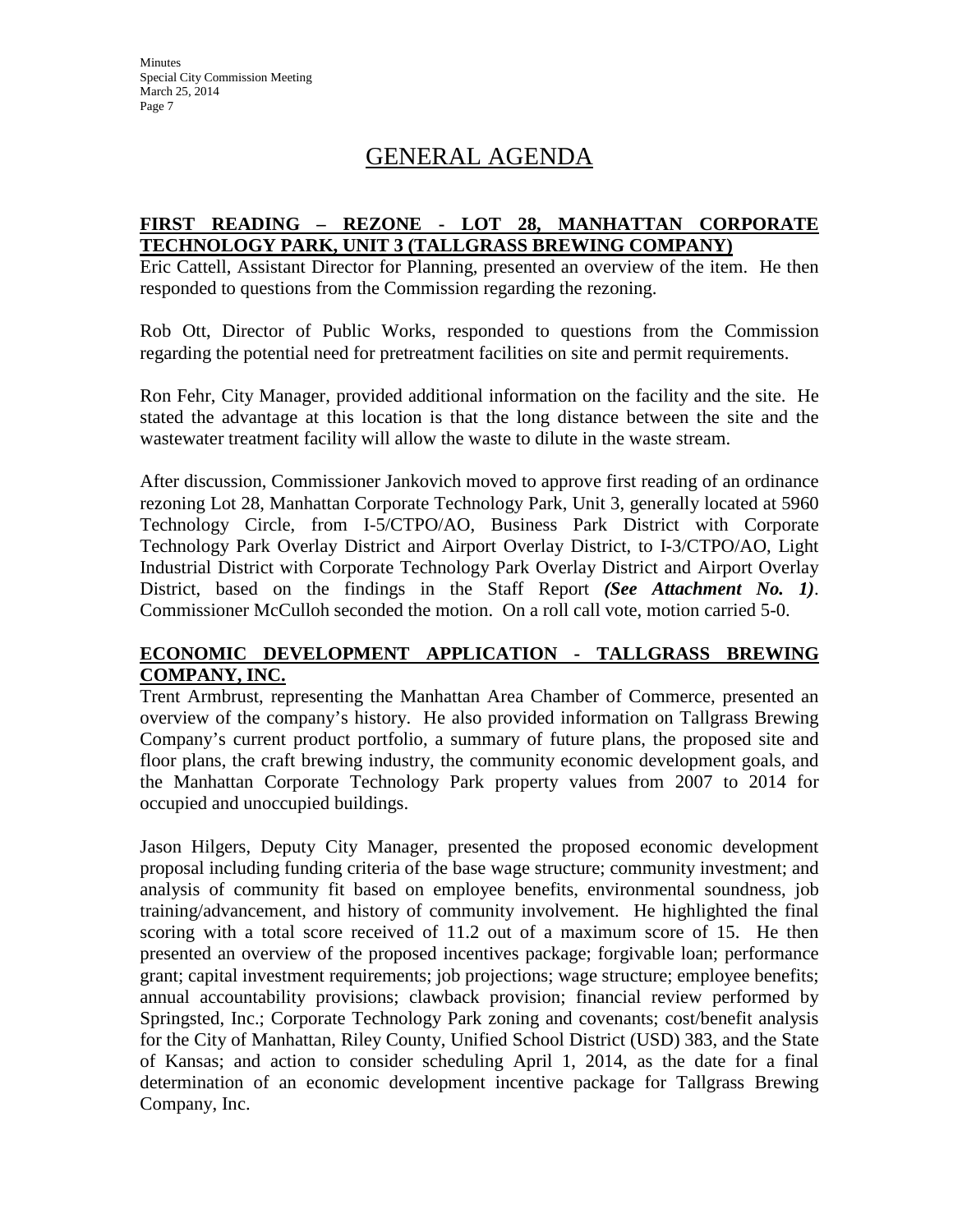# GENERAL AGENDA (*CONTINUED*)

#### **ECONOMIC DEVELOPMENT APPLICATION - TALLGRASS BREWING COMPANY, INC.** *(CONTINUED)*

After comments and general support of the item expressed from the Commission, City Manager Ron Fehr responded to questions about covenants for each zoning district in the Manhattan Corporate Technology Park.

Scott French, Director of Fire Services, provided additional information on having adequate fire protection services for this facility. He also highlighted communications between the inspectors and the company's personnel.

After additional discussion and comments from the Commission, Commissioner Jankovich moved to schedule April 1, 2014, as the date for a final determination on an economic development incentive package for Tallgrass Brewing Company, Inc. Commissioner Butler seconded the motion. On a roll call vote, motion carried 5-0.

### **FIRST READING – REZONE - 1107 WATERS STREET (ED SHRAM DODGE)**

Eric Cattell, Assistant Director for Planning, presented an overview of the item. He then responded to questions from the Commission regarding concerns with the intersection from Waters Street onto Anderson Avenue.

After discussion and comments from the Commission, Commissioner Jankovich moved to approve first reading of an ordinance rezoning 1107 Waters Street, generally located northeast of the existing Ed Schram auto dealership, from C-2, Neighborhood Shopping District, to C-5, Highway Service Commercial District, based on the findings in the Staff Report *(See Attachment No. 2)*. Commissioner Butler seconded the motion. On a roll call vote, motion carried 5-0.

### **FIRST READING - ANNEX AND REZONE - PROPOSED OLYMPIC ADDITION**

Eric Cattell, Assistant Director for Planning, presented an overview of the item. He then provided additional information on the detention basin and responded to questions from the Commission on Grand Mere's trail system.

Eddie Eastes, Director of Parks and Recreation, provided clarification on the longstanding arrangement for public access to the public trails at Fire Station Number 5, to the water tower, and to promote access to the Grand Mere trails.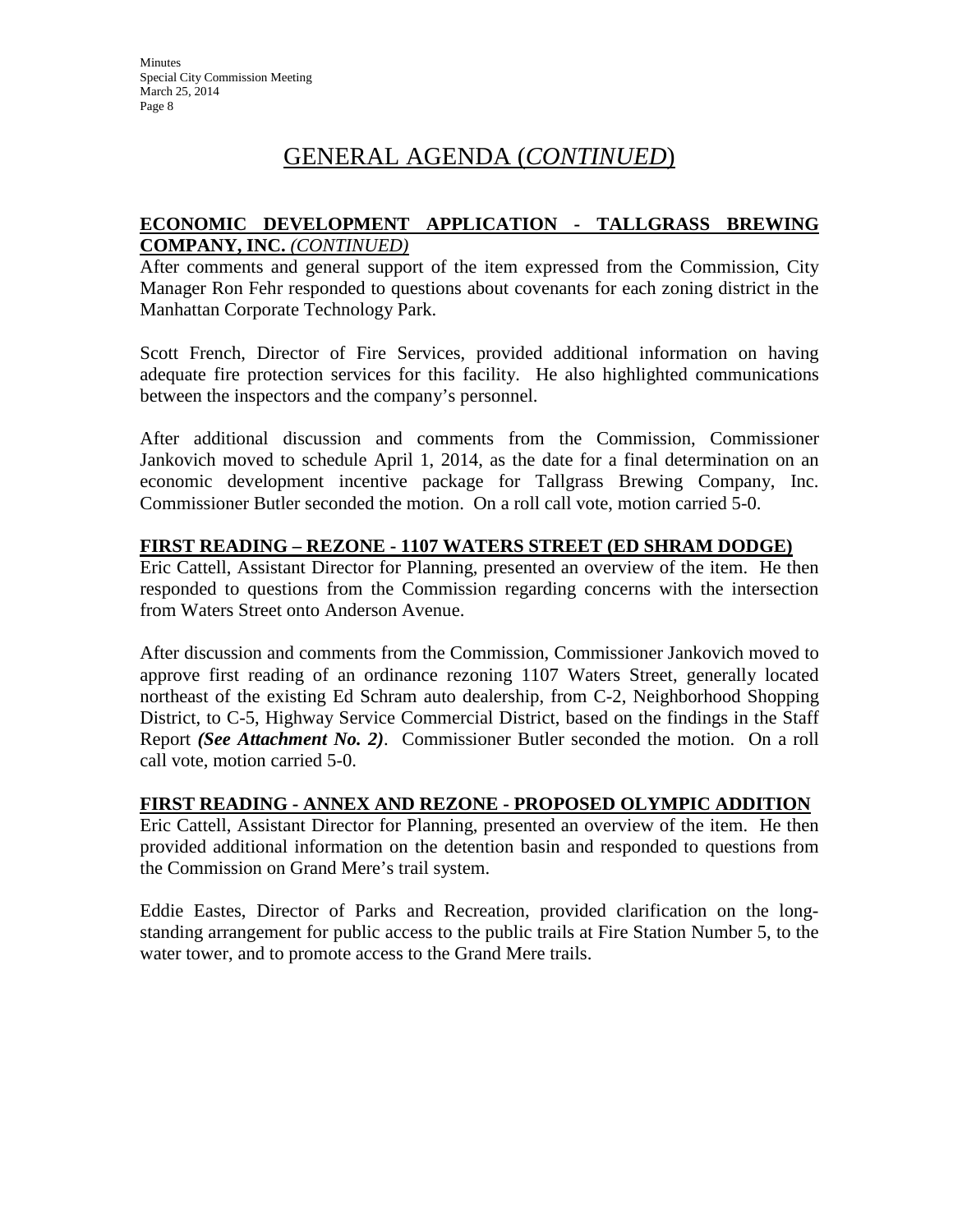Minutes Special City Commission Meeting March 25, 2014 Page 9

# **GENERAL AGENDA (CONTINUED)**

#### FIRST READING - ANNEX AND REZONE - PROPOSED OLYMPIC ADDITION

After discussion, Commissioner Jankovich moved to approve first reading of an ordinance annexing the proposed Olympic Addition, an approximate 33.32 acre tract of land generally located east of the Colbert Hills Clubhouse, based on conformance with the Comprehensive Plan, the Growth Vision, and the Capital Improvements Program; and, approve first reading of an ordinance rezoning the Olympic Addition, from County R-PUD, Residential Planned Unit Development District, to R-1, Single-Family Residential District, and R-3, Multiple-Family Residential District, based on the findings in the Staff Report (See Attachment No. 3). Commissioner McCulloh seconded the motion. On a roll call vote, motion carried 5-0.

#### **ADJOURNMENT**

At 8:07 p.m., the City Commission adjourned.

Fees, MMC, City Clerk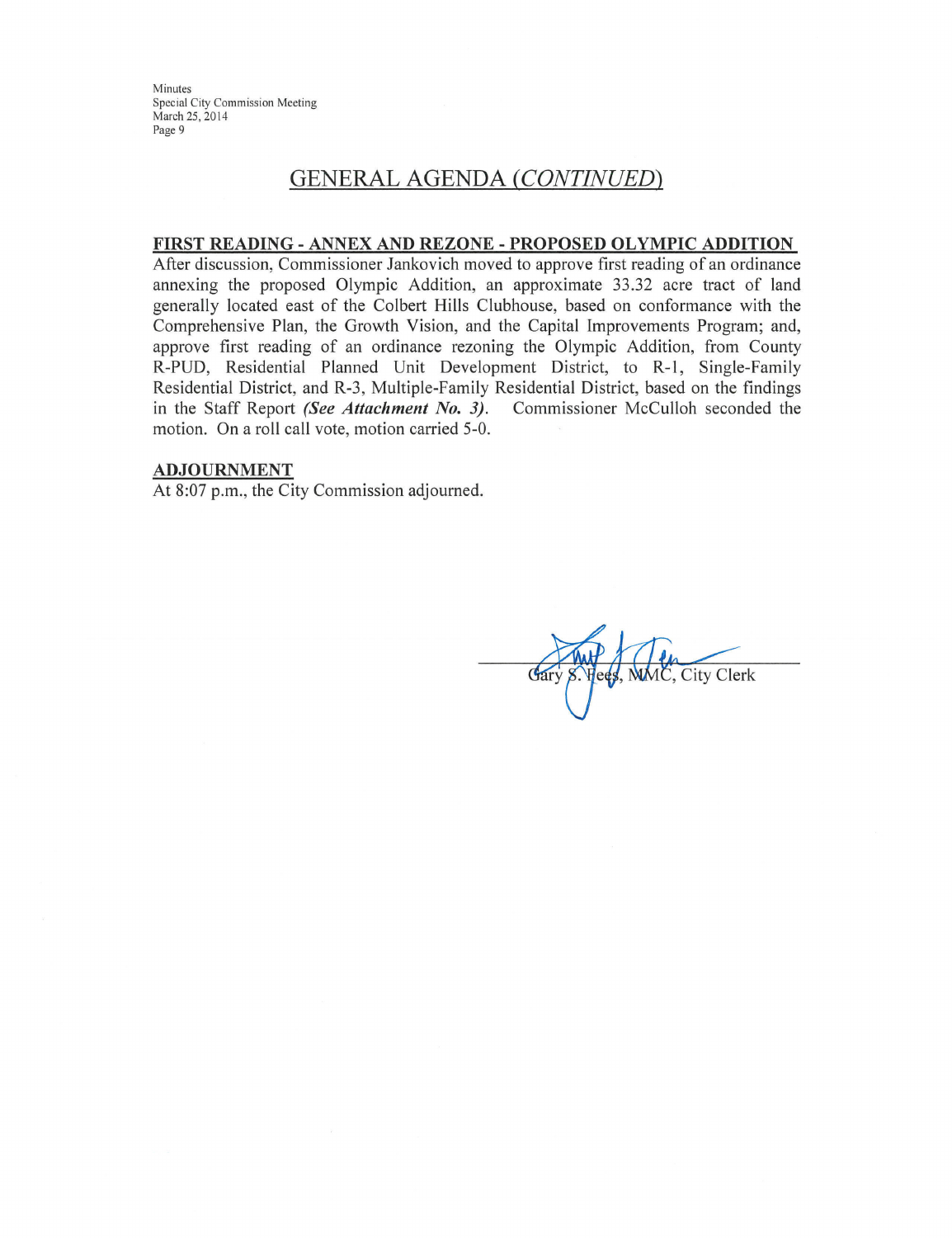#### **STAFF REPORT**

#### **ON AN APPLICATION TO REZONE PROPERTY**

- **FROM:** I-5/CTPO/AO, Business Park District with Corporate Technology Park Overlay District and Airport Overlay District.
- **TO:** I-3/CTPO/AO, Light Industrial District with Corporate Technology Park Overlay District and Airport Overlay District.
- **APPLICANT:** The Neenan Company Matt Brooksmith on behalf of their client, Tallgrass Brewing Company – Jeff Gill, President

**ADDRESS:** 2607 Midpoint Drive, Ft. Collins, CO

**OWNERS:** Western Wireless Corporation, LLC

**ADDRESS:** P.O. Box 26088 Plano, TX

**LEGAL DESCRIPTION:** Lot 28, Manhattan Corporate Technology Park, Unit 3

**LOCATION:** Western Wireless Call Center at 5960 Technology Circle. 5960 Technology Circle is more generally located to the northeast of the end of Technology Circle.

**AREA:** 396,396 sq. ft. (9.10 Acres)

**DATE OF NEIGHBORHOOD MEETING:** November 18, 2013

**DATE OF PUBLIC NOTICE PUBLICATION:** February 10, 2014

### **DATE OF PUBLIC HEARING: PLANNING BOARD:** March 3, 2014 **CITY COMMISSION:** March 25, 2014

### **THIRTEEN MATTERS TO BE CONSIDERED WHEN REZONING**

**1. EXISTING USE:** Vacant corporate offices and call center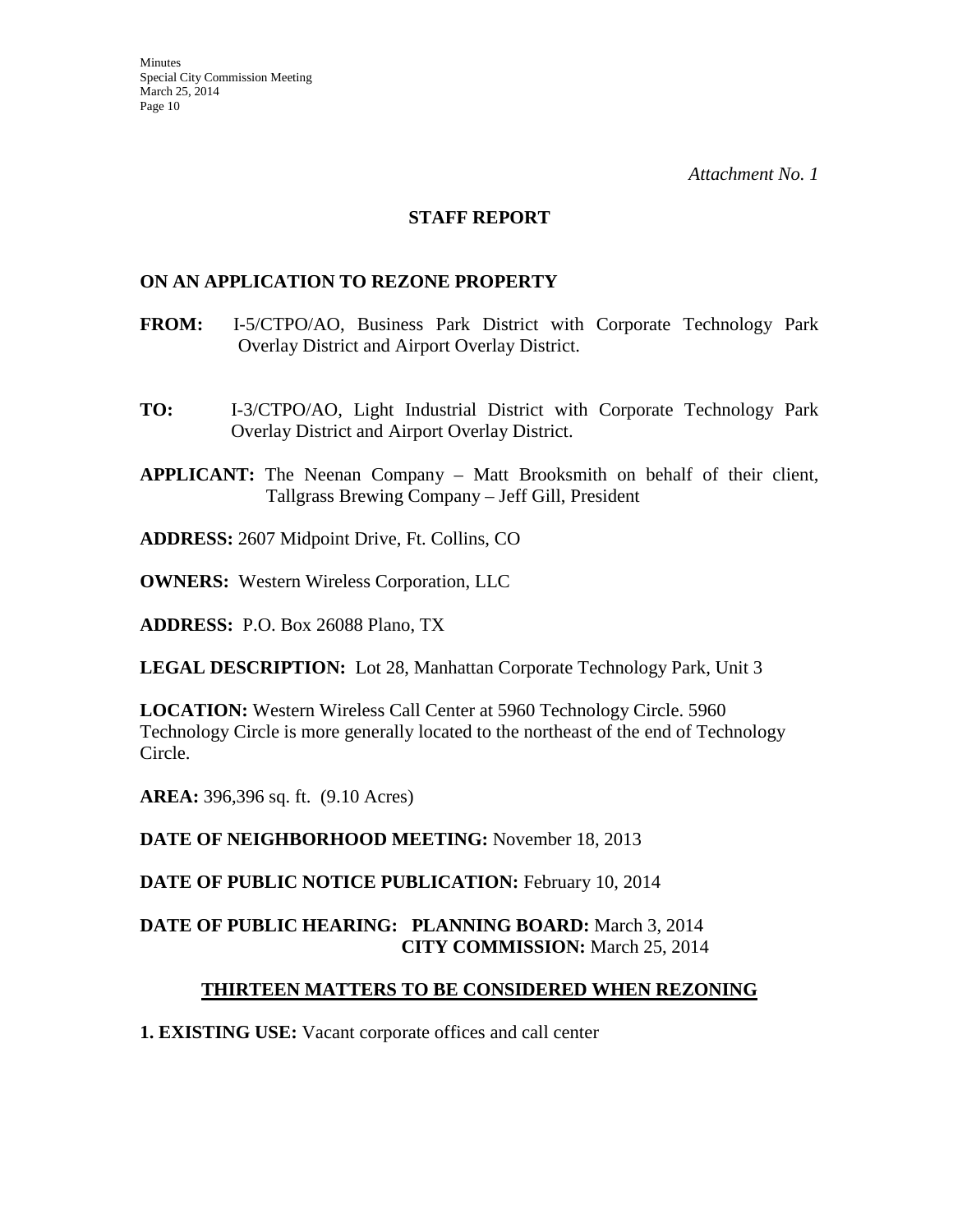**2. PHYSICAL AND ENVIRONMENTAL CHARACTERISTICS:** The site is the former location of the Western Wireless office and service call center. On the site is a 58,000 square foot building, off-street parking lot with approximately 350 stalls and landscaping. The site generally slopes from west to east. The site is not within FEMA's 1% Annual Chance Floodplain.

#### **3. SURROUNDING LAND USE AND ZONING:**

- **NORTH:** Vacant Land, KSU library storage facility; I-3/CTPO/AO, Light Industrial District with Corporate Technology Park Overlay District and Airport Overlay District.
- **SOUTH:** Flint Hills Beverage distribution center, Covan Moving Company, Vacant Land; I-3/CTPO/AO, Light Industrial District with Corporate Technology Park Overlay District and Airport Overlay District.
- **EAST:** Auth-Florence Mailbox manufacturing, Manhattan Regional Airport; I-3/CTPO/AO, Light Industrial District with Corporate Technology Park Overlay District and Airport Overlay District.
- **WEST:** Fort Riley Military Reservation and Kansas Veteran Cemetery; C-1, Restricted Business District.
- **4. GENERAL NEIGHBORHOOD CHARACTER:** The surrounding neighborhood can be characterized as rural single-family residential development, farm fields, a developing business park, a municipal airport, and Kansas Veteran Cemetery, and rural grass lands associated with the Fort Riley Military Reservation.
- **5. SUITABILITY OF SITE FOR USES UNDER CURRENT ZONING:** The site is zoned I-5/CTPO/AO, Business Park District with Corporate Technology Park Overlay District and Airport Overlay District. The I-5 District is intended to provide for research and final product assembly activities. The CTPO District is intended to broaden the permitted uses of the underlying industrial zoning district to provide for uses that would customarily be used in a large business park or corporate business park, such as restaurants and health and fitness clubs.

The site is developed with a 58,000 commercial building that was formerly used as a corporate business office and call center. The former use of the site meets the permitted uses and requirements of the I-5 and CTPO Districts.

The AO, Airport Overlay District is intended to promote the use and development of land that is compatible with the continued operation of the Manhattan Regional Airport.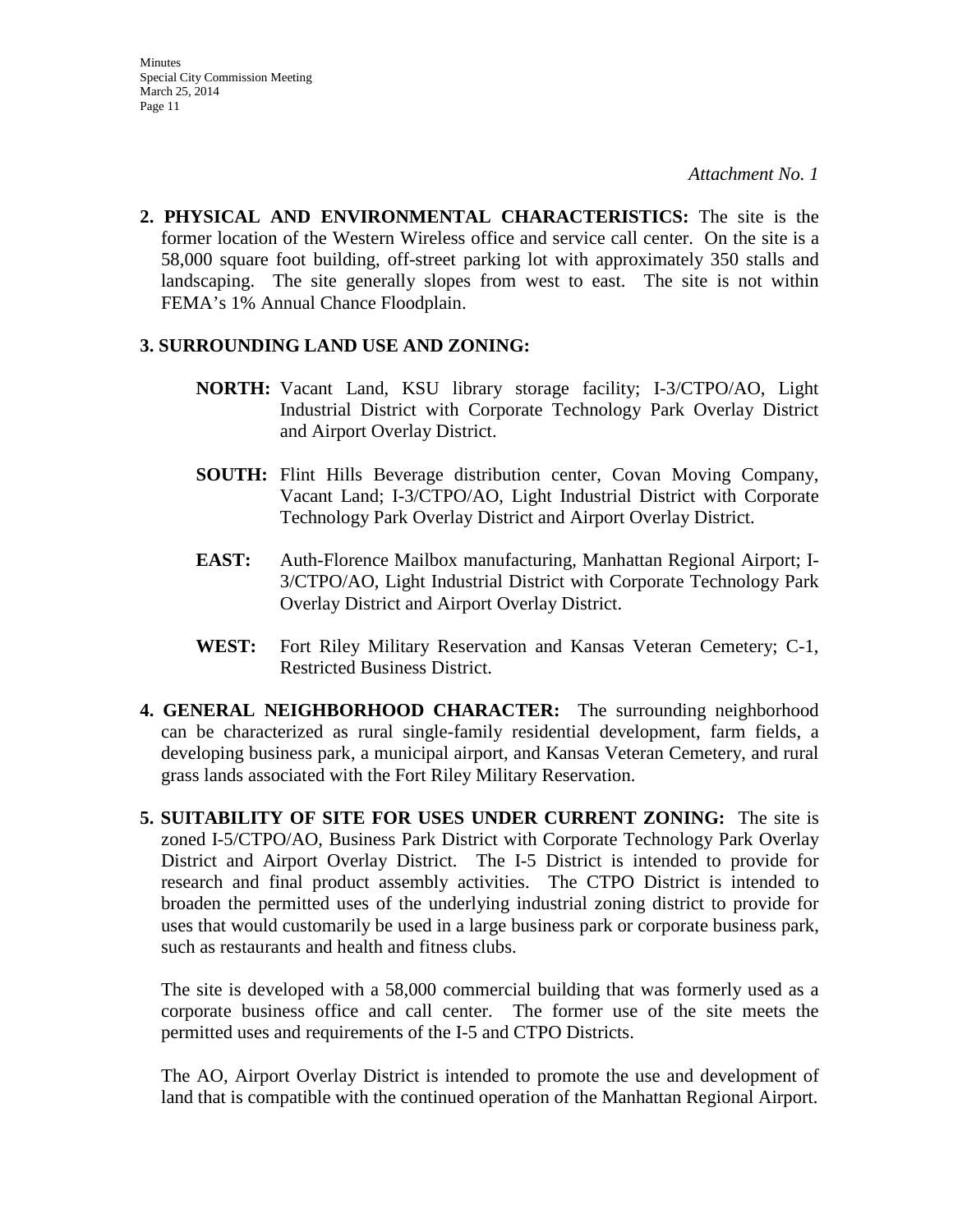The existing development on the site conforms to the requirements of the AO District.

The application is proposing to convert the use of the site from a corporate headquarters to "regional craft brewery." This type of manufacturing use is not permitted in the I-5 District and is necessitating the rezoning request to I-3 District.

**6. COMPATIBILITY OF PROPOSED DISTRICT WITH NEARBY PROPERTIES AND EXTENT TO WHICH IT MAY HAVE DETRIMENTAL AFFECTS:** The application documents state that the new use of the site will be a regional craft brewery that will employee up to 50 people, host tours to view the brewing process and will have receiving and shipping trips utilizing various trucks. The application materials also state that only minor modifications to the existing building will be made, to include the construction of a loading dock and installation of grain silo for storage of raw materials.

The proposed rezoning from I-5 District to I-3 District might increase the amount of traffic, light and noise. However, the increase should have a minimal adverse impact on nearby properties. The majority of the lots within the Corporate Technology Park are currently undeveloped. The properties surrounding the site on Corporate Drive are zoned I-3/CTPO/AO District. The uses in this district include a moving company, a printing business, a manufacturing business and a beverage disruption center. These uses are similar to what is being proposed on the site that is necessitating the rezoning. The regional craft brewery should not increase the amount of traffic or noise above what is occurring on the surrounding properties. The total amount of daily traffic for employees, shipping and visitors for the brewery will most likely not exceed the traffic generated by the former call center.

A restrictive covenant was also created by the City for the Corporate Technology Park to further regulate the uses, building appearance and landscaping. This covenant will provide additional assurance that the proposed rezoning and use will not be adversely affect surrounding properties. The rezoning necessitates that the covenant be amended so that the lot can be used under the I-3 District designation to reflect the land use change to the site.

No adverse impacts are anticipated on the on properties in the vicinity that are outside of the Corporate Technology Park. The site is an interior lot in the Technology Park. Properties to the west of the Corporate Technology Park consist of range land associated with Fort Riley Military Reservation and the Veteran's Cemetery. There are single family homes to the south of the Corporate Technology Park. The largest impact to these properties will be from traffic. As previously described, the level of traffic generated by the brewery should be less than what was generated by the previous use on the site and will be similar to that of the existing businesses in the surrounding I-3 District.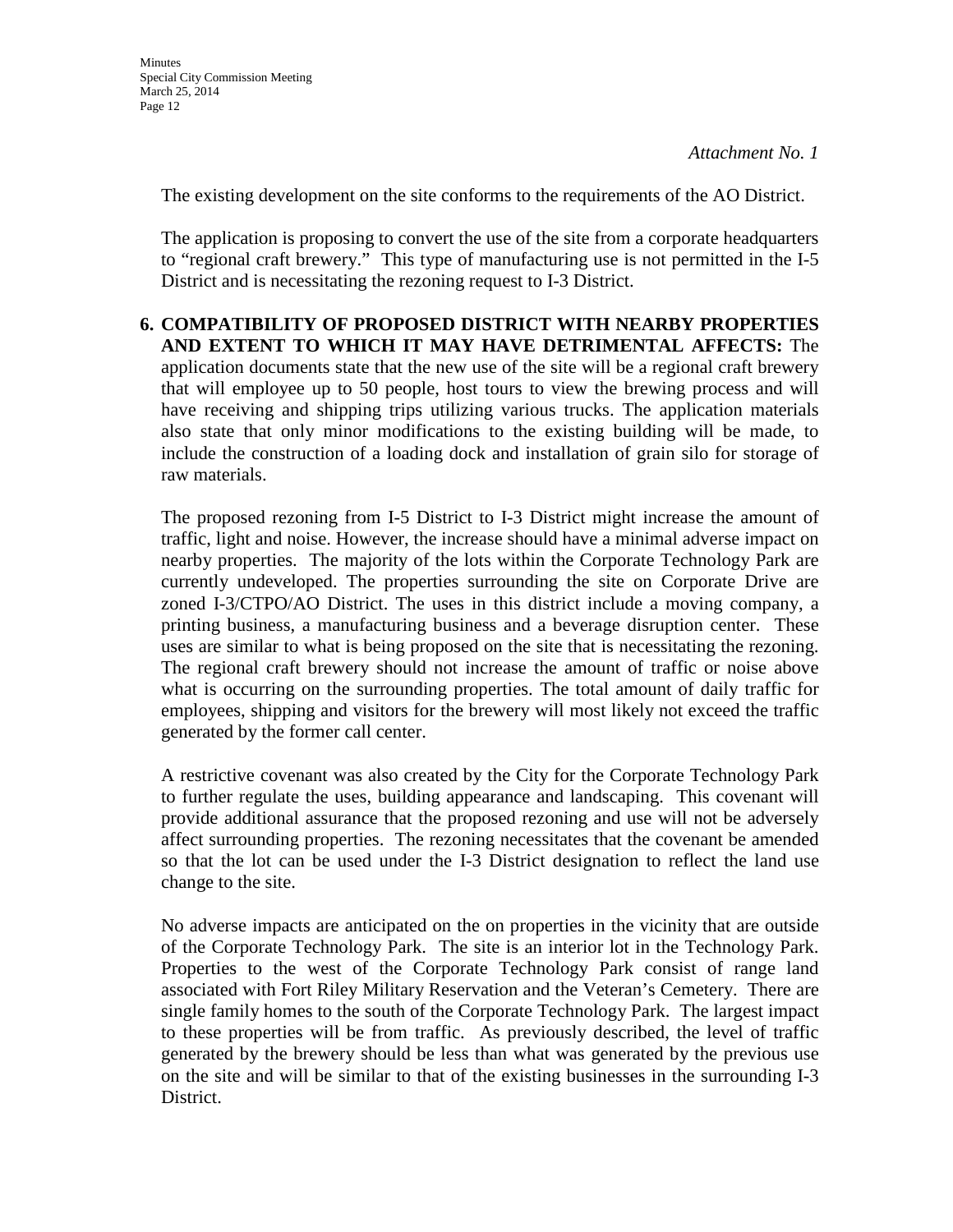Impacts to the Manhattan Regional Airport should be minimal as the AO District is intended to limit any adverse impacts on the function of the airport by regulating the types of uses and heights of structures that would decrease the functionality of the airport.

As part of the application process, the applicant held a neighborhood meeting on November 18, 2013. According to the meeting report, no one attended the meeting other than the applicant's representatives.

Considering these factors, the proposed rezoning is compatible with surrounding properties and should have minimal adverse impacts on these properties.

**7. CONFORMANCE WITH COMPREHENSIVE PLAN:** The site is shown on the Southwest Future Land Use Plan map of the Comprehensive Plan as Office-Research Park (OFF/RP). Policies from the Comprehensive Plan are noted in italics.

### OR 1: Characteristics

*The Office/Research Park land use designation is intended to provide concentrated areas of high quality employment facilities, such as corporate office headquarters, research and development, and educational facilities in a planned, "campus-like" setting. Office/Research Park developments may be incorporated into a master planned neighborhood, or located in close proximity to residential areas. Activities within an employment area typically take place indoors, and outdoor storage or other more industrial types of uses are typically not permitted. Some specialized research parks may include limited prototype production, such as in the K-State Research Park. This category may also include smaller office complexes consisting of a single building or several buildings that are not located*  within a typical office park setting. These smaller office complexes shall meet the *intent of the policies within this section, to the extent that they apply (i.e., Policy OR5 will not apply to single-building facilities). The Poyntz Avenue Corridor, located between 17th Street and Juliette Avenue, is another designated office district with some unique characteristics and issues that are addressed more specifically in the adopted Poyntz Avenue Corridor District Plan.* 

# OR 2: Location

*Office/Research Park facilities should have direct access to existing or planned arterial and collector streets and should not rely on local or residential streets for access.*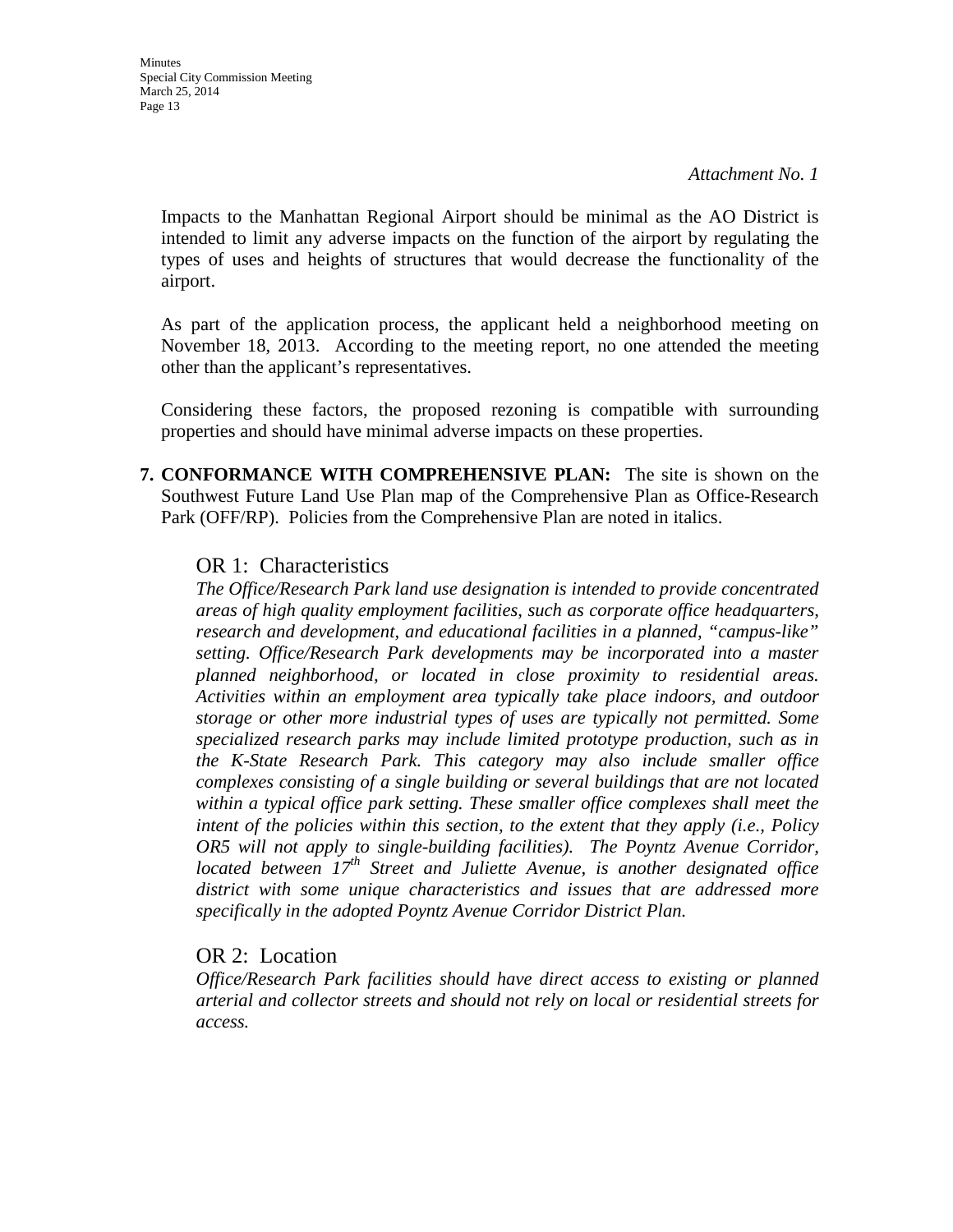# OR 3: Site Layout and Design

*Office/Research Park developments should be organized in a planned, "campus*like" setting that is heavily landscaped. Each development will vary based on site *configuration and topographical or other constraints; however, in a "campuslike" setting, buildings should typically be arranged to form outdoor gathering spaces*

# OR 5: Unified Architectural Character

*Buildings within an Office/Research Park setting should have a unified architectural character achieved through the use of similar elements, such as*  rooflines, materials, colors, signage, landscaping and screening and other *architectural and site layout details.* 

## OR 6: Common Areas

*Plazas and other common outdoor gathering spaces should be provided as part of the "campus" environment. Each development will vary based on site configuration and topographical or other constraints; however, in a "campuslike" setting, buildings should typically be arranged to form outdoor gathering spaces, such as quads, courtyards, patios, or seating areas for employees and visitors.* 

# OR 7: Circulation and Access

*Building entrances, outdoor gathering spaces, and parking areas shall be linked with clear, direct pedestrian walkways.* 

# OR 8: Outdoor Storage

*The functions of an Office/Research Park facility should generally be completely contained within buildings. Accessory outdoor storage facilities typically should be of a limited nature and completely screened.* 

### **8. ZONING HISTORY AND LENGTH OF TIME VACANT AS ZONED:**

January 4, 1999: MUAPB approved Land Use Plan Amendment

| January 19, 1999: City Commission approved 1st reading ordinance to amend Land<br>Use Plan   |
|----------------------------------------------------------------------------------------------|
| February 1, 1999: MUAPB recommended approval of annexation                                   |
| February 2, 1999: City Commission approved $2nd$ reading ordinance to amend Land<br>Use Plan |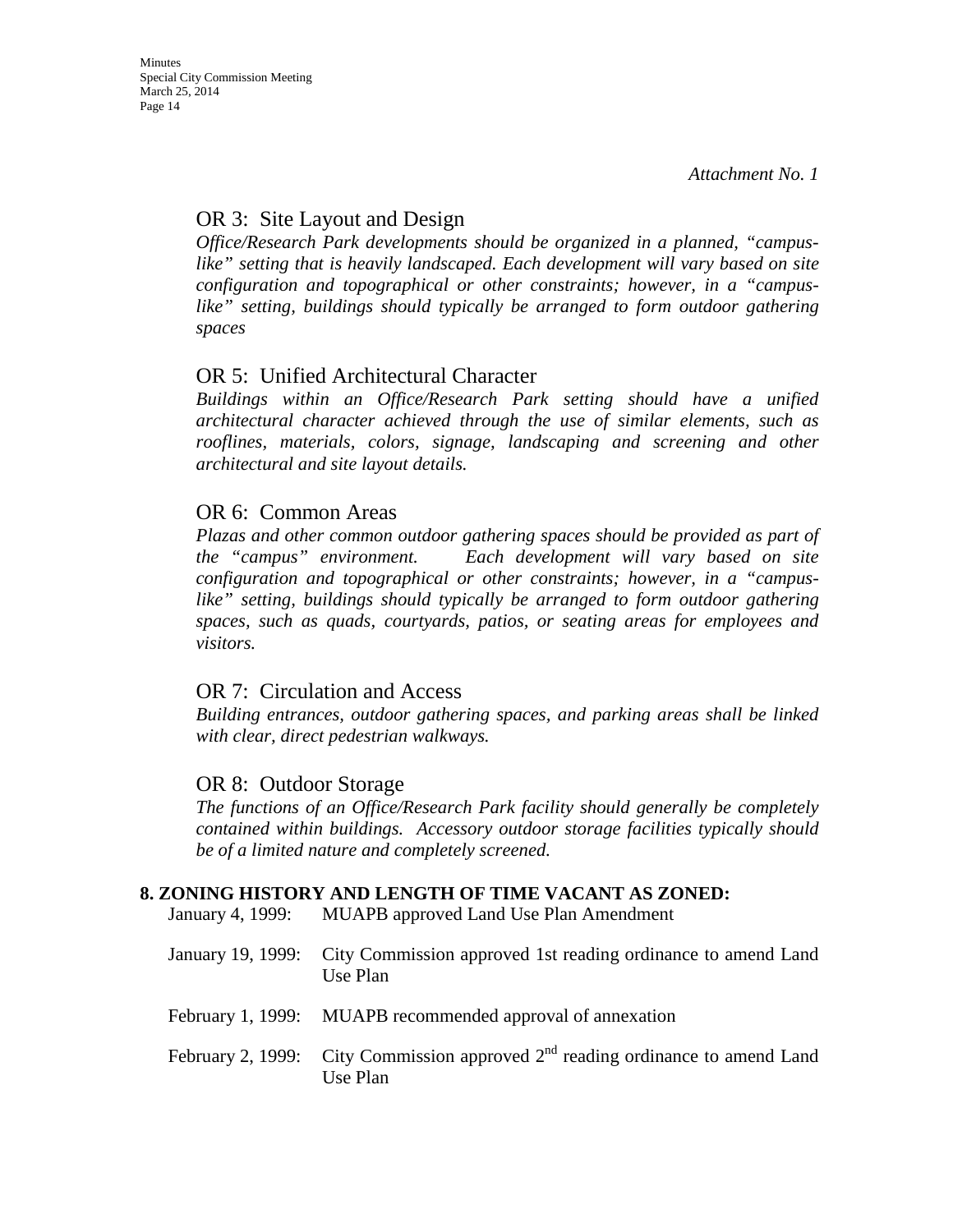|                 | February 16, 1999: City Commission adopted Resolution asking consent from Riley<br>Co., as owner, to annex South airport Road $\&$ to make certain<br>findings on annexing business park/airport.                                                                          |
|-----------------|----------------------------------------------------------------------------------------------------------------------------------------------------------------------------------------------------------------------------------------------------------------------------|
| March 22, 1999: | Riley Co. Commission makes findings and adopts Resolution to<br>annex                                                                                                                                                                                                      |
| April 6, 1999:  | City Commission approved 1st reading annexation                                                                                                                                                                                                                            |
| May 3, 1999:    | MUAPB recommended approval of rezoning Tracts II and III, and<br>approved Preliminary Plat Corp. Tech Park, Unit 3, Lots 6-9, and<br>11-29                                                                                                                                 |
| May 17, 1999:   | MUAPB considers Final Plat Corp. Tech Park, Unit 3                                                                                                                                                                                                                         |
| May 18, 1999:   | City Commission considers 1st reading rezoning of the southern<br>2/3rds of the Technology Park, and acceptance of easements and<br>r-o-w's on Final Plat of Unit 3.                                                                                                       |
| May 19, 1999:   | City Commission approves 2nd reading annexation & rezoning of<br>the southern 2/3rds of the Technology Park, and acceptance of<br>easements and r-o-w's on Final Plat of Unit 3.                                                                                           |
| June 7, 1999:   | Manhattan Urban Area Planning Board recommends rezoning the<br>northern portion of the Technology Park : MCTP, Unit 1; Lot 4,<br>MCTP, Unit 2; and proposed Lot 10 MCTP, Unit 4, to I-5/AO,<br>and approves the concurrent Preliminary and Final Plats of<br>MCTP, Unit 4. |
| July 6, 1999:   | City Commission approves first reading of rezoning of the<br>northern portion of the Technology Park, to I-5/AO.                                                                                                                                                           |
| July 20, 1999:  | City Commission considers second reading to annex and rezone<br>the northern portion of the Technology Park.                                                                                                                                                               |
| May 2, 2005:    | MUAPB recommends approval of rezoning to add the Corporate<br>Technology Park Overlay District.                                                                                                                                                                            |
| June 7, 2005:   | City Commission approves first reading of an ordinance rezoning the<br>Corporate Technology Park to add the CTPO District, and amends<br>the Covenants, Conditions and Restrictions.                                                                                       |
| June 21, 2005:  | City Commission approves Ordinance No. 6480 rezoning to add<br>the CTPO District.                                                                                                                                                                                          |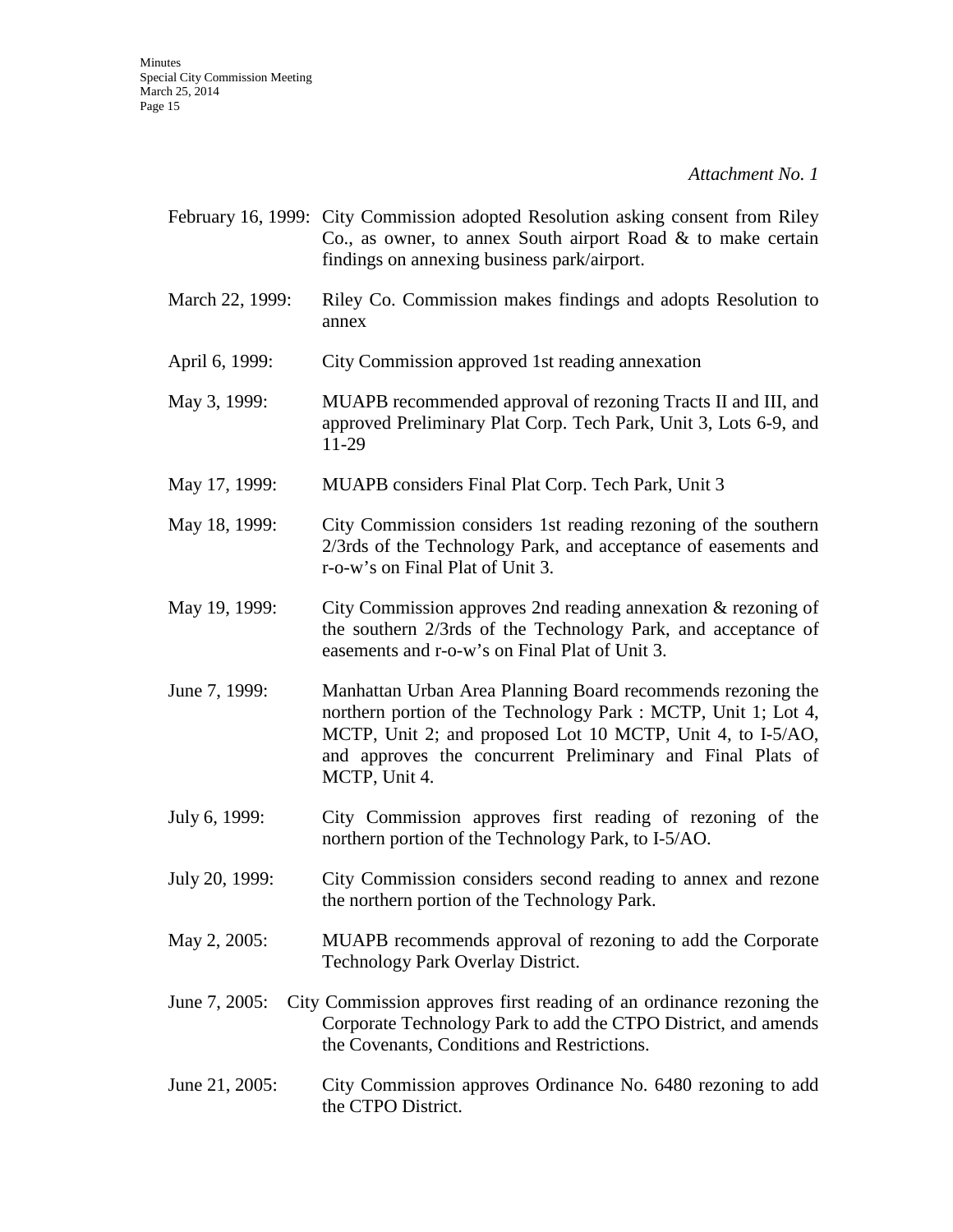#### **9. CONSISTENCY WITH INTENT AND PURPOSE OF THE ZONING ORDINANCE:**

The intent and purpose of the Zoning Regulations is to protect the public health, safety, and general welfare; regulate the use of land and buildings within zoning districts to assure compatibility; and to protect property values. The I-3 District is designed to allow manufacturing, processing, assembly, and nonretail service activities (*regulations attached)*. The proposed rezoning of the site will expand the existing I-3 District in the area. As previously stated, the proposed rezoning should not be detrimental to the surrounding area and will be consistent with the intent and purpose of the Manhattan Zoning Ordinance.

- **10. RELATIVE GAIN TO THE PUBLIC HEALTH, SAFETY AND WELFARE THAT DENIAL OF THE REQUEST WOULD ACCOMPLISH, COMPARED WITH THE HARDSHIP IMPOSED UPON THE APPLICANT:** There appears to be no adverse impact on the public health, safety and welfare that the rezoning will create. The proposed rezoning is identical to surrounding properties along Corporate Drive. The proposed use, which necessitates the rezoning request, is also similar in nature to the surrounding uses. It may be a hardship on the applicant if the rezoning is denied as no adverse affect on the public is anticipated.
- **11. ADEQUACY OF PUBLIC FACILITIES AND SERVICES:** Public utilities currently service the site. These utilities are adequate to serve the proposed use, as well as other permitted uses of the I-3/CTPO/AO Districts.

### **12. OTHER APPLICABLE FACTORS:** None

**13. STAFF COMMENTS:** City Administration recommends approval of the proposed rezoning of Lot 28, Manhattan Corporate Park, Unit 3, from I-5/CTPO/AO, Business Park District with Corporate Technology Park Overlay District and Airport Overlay District, to I-3/CTPO/AO, Light Industrial District with Corporate Technology Park Overlay District and Airport Overlay District, based on the findings in the Staff Report.

#### **ALTERNATIVES:**

- 1. Recommend approval of the proposed rezoning Lot 28, Manhattan Corporate Park, Unit 3, from I-5/CTPO/AO, Business Park District with Corporate Technology Park Overlay District and Airport Overlay District, to I-3/CTPO/AO, Light Industrial District with Corporate Technology Park Overlay District and Airport Overlay District, based on the findings in the Staff Report.
- 2. Recommend denial of the proposed rezoning, stating the specific reasons for denial.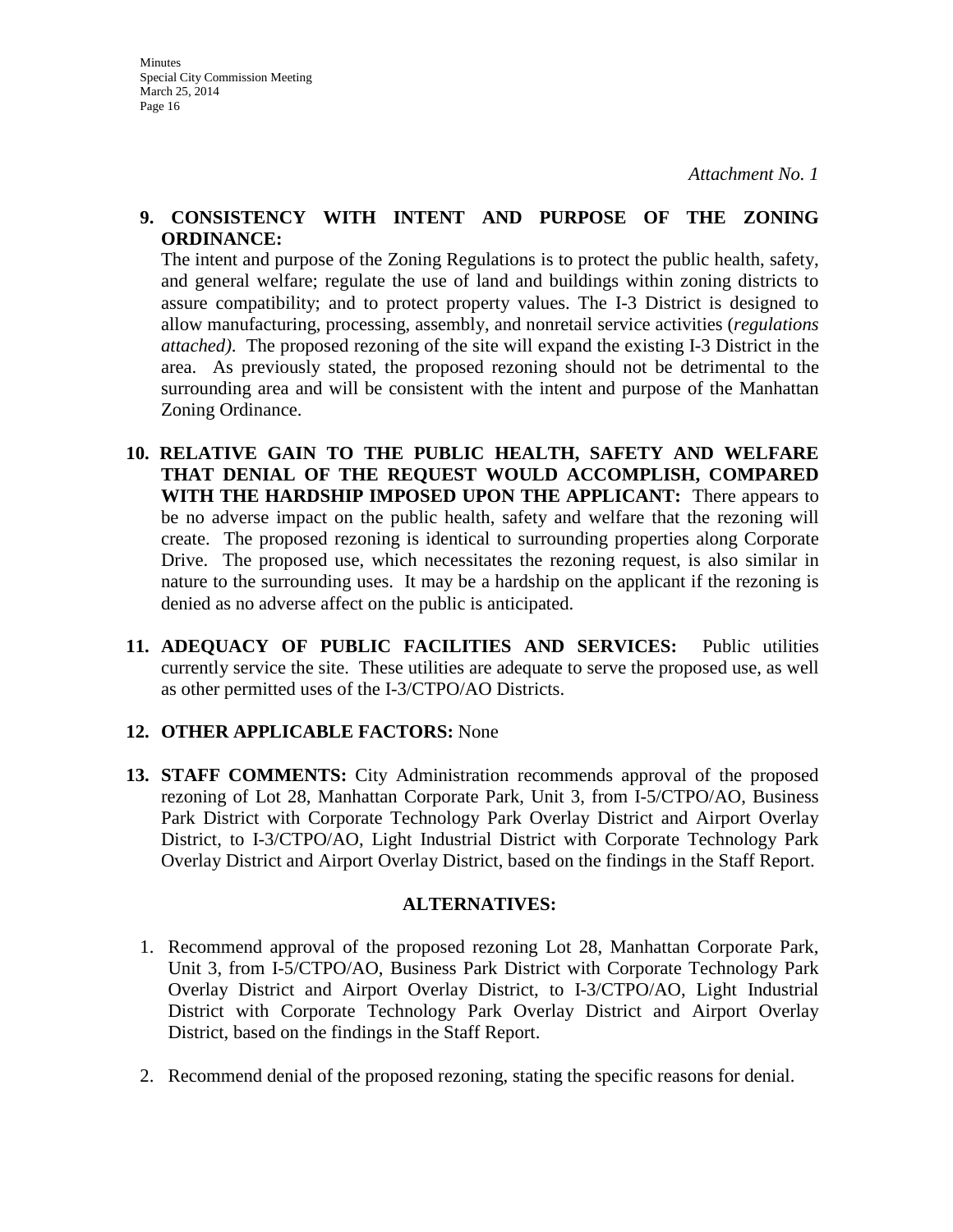Minutes Special City Commission Meeting March 25, 2014 Page 17

*Attachment No. 1* 

3. Table the proposed rezoning to a specific date, for specifically stated reasons.

## **POSSIBLE MOTION:**

The Manhattan Urban Area Planning Board recommends approval of the proposed rezoning of Lot 28, Manhattan Corporate Park, Unit 3, from I-5/CTPO/AO, Business Park District with Corporate Technology Park Overlay District and Airport Overlay District, to I-3/CTPO/AO, Light Industrial District with Corporate Technology Park Overlay District and Airport Overlay District, based on the findings in the Staff Report.

**PREPARED BY:** Chad Bunger, AICP, CFM, Senior Planner

**DATE:** February 20, 2014

CB/vr 14019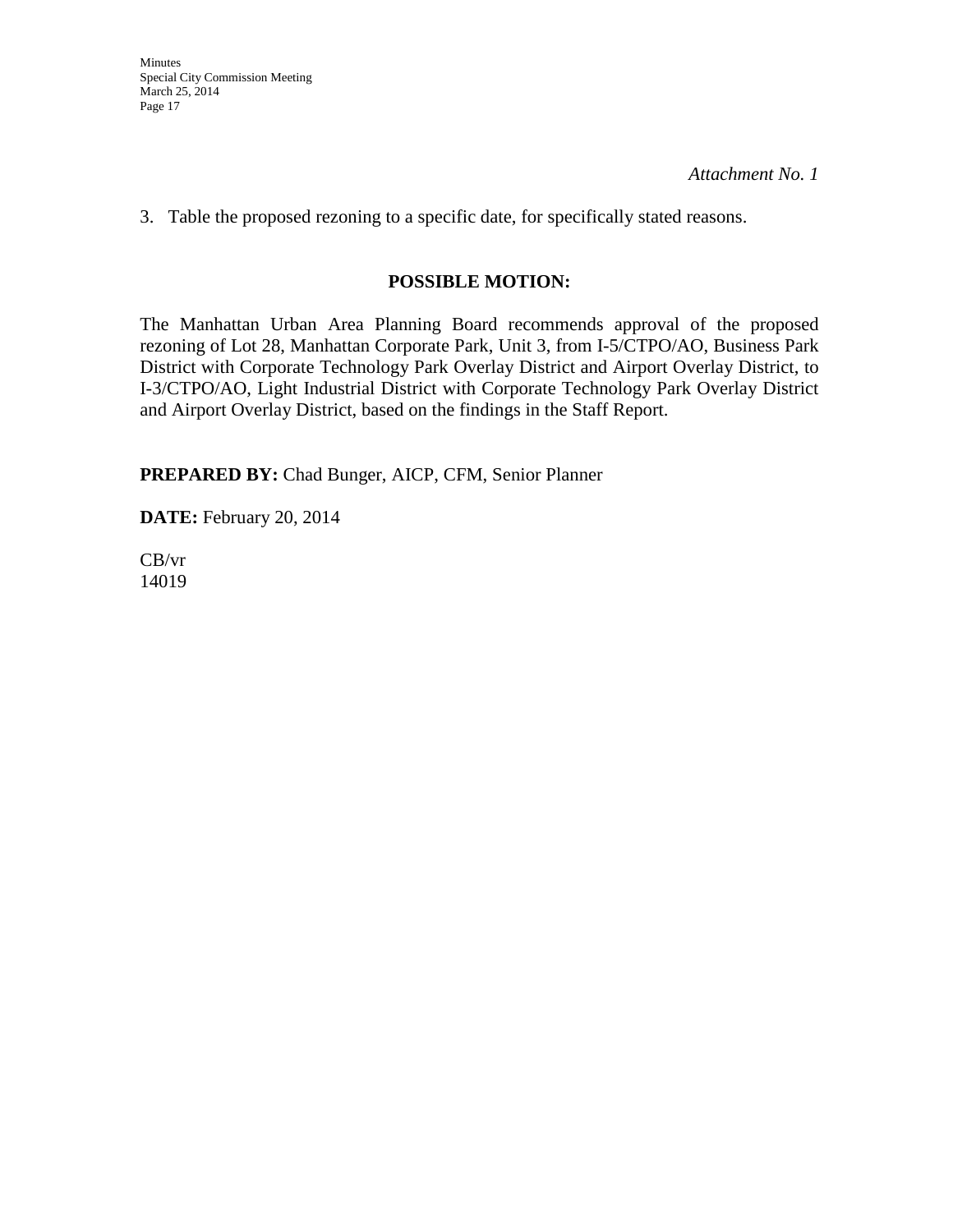### **STAFF REPORT ON AN APPLICATION TO REZONE PROPERTY**

**FROM:** C-2, Neighborhood Shopping District

**TO:** C-5, Highway Service Commercial District

**APPLICANT:** Schwab-Eaton, P.A.

**ADDRESS:** 1125 Garden Way, Manhattan, KS 66502

**OWNERS:** Charles and Debra Schram

**ADDRESS:** 2510 Bent Tree Road, Manhattan, KS 66502

**LOCATION:** Generally located at 1107 Waters Street, to the northeast of the existing Ed Schram auto dealership.

**AREA:** .64-acre tract of land

**DATE OF NEIGHBORHOOD MEETING:** January 14, 2014

DATE OF PUBLIC NOTICE PUBLICATION: February 10, 2014

## **DATE OF PUBLIC HEARING: PLANNING BOARD:** March 3, 2014 **CITY COMMISSION:** March 25, 2014

# **THIRTEEN MATTERS TO BE CONSIDERED WHEN REZONING**

**1. EXISTING USE:** The rezoning site currently consists of a two-story office building, Waters Professional Center, with space for several professional offices and an off-street parking lot to the west in the rear.

The office building is proposed to be removed and the site combined with the existing Ed Schram dealership to accommodate expansion and redevelopment of the existing maintenance building immediately to the south into a new 24,000 square foot showroom, offices and maintenance facility, which will replace the showroom/maintenance facility that fronts onto Anderson Avenue. This southernmost building will also be removed to accommodate an updated display lot.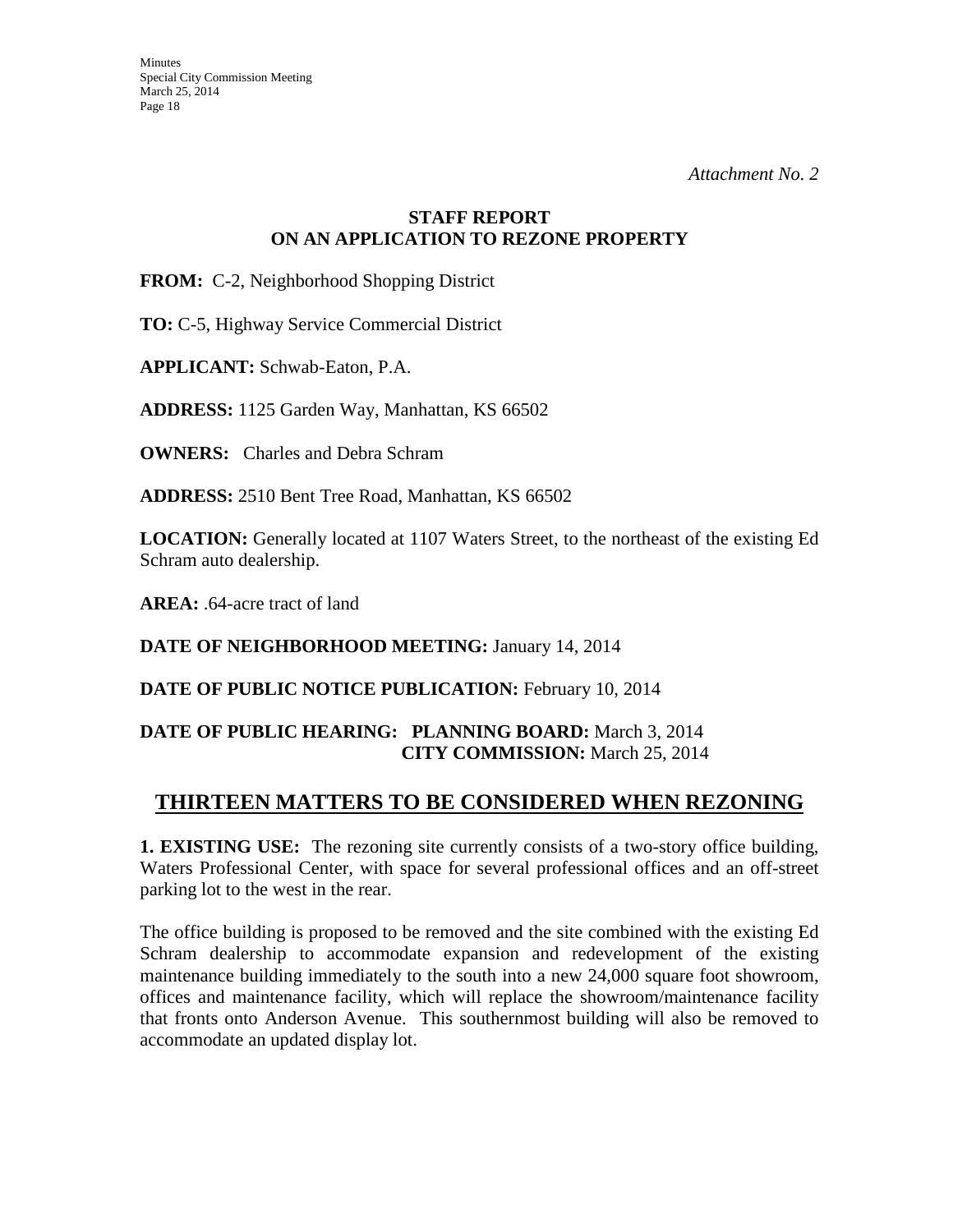Minutes Special City Commission Meeting March 25, 2014 Page 19

**2. PHYSICAL AND ENVIRONMENTAL CHARACTERISTICS:** The site slopes generally to the south and southeast and currently has a large landscaped front yard with mature trees. The entire side and rear yards are paved for access drives and off-street parking for the office building. The site is not located in a flood plain. Drainage consists of surface sheet-flows generally towards Waters Street and the storm water inlets along Anderson Avenue, that eventually flow to Wildcat Creek.

#### **3. SURROUNDING LAND USE AND ZONING:**

- **NORTH:** (R, Single-Family Residential District) consisting of a former commercial building converted to a residence, a duplex and additional single family homes throughout the low density residential neighborhood generally to the north.
- **SOUTH:** (C-5, Highway Commercial District) Ed Schram auto dealership, a small retail strip center with convenience store and gas island, and the Anderson Avenue arterial corridor.
- **EAST:** (C-2, Neighborhood Shopping District) Dance Studio, Eye Doctors and Auto parts store; (Commercial PUD) Precision Auto Repair; (C-5 Highway Service Commercial District) Two fast food drive-up restaurants; Seth Child Road corridor.
- **WEST:** (C-5, Highway Commercial District) Ed Schram auto dealership storage lot, drive-up restaurant, and Veterinary clinic; (R, Single-Family Residential District) single family homes throughout the low density residential neighborhood generally to the west.

**4. GENERAL NEIGHBORHOOD CHARACTER:** The neighborhood is characterized by the more intensive highway oriented retail commercial uses along the Anderson Avenue corridor, intermixed with neighborhood commercial offices and the dance studio, and the low density single-family neighborhood to the north and northwest. The site is located in a transition area, between the highway oriented uses along Anderson Avenue and the low density residential neighborhood to the north.

**5. SUITABILITY OF SITE FOR USES UNDER CURRENT ZONING:** The site is currently zoned C-2, Neighborhood Shopping District which allows for lower intensity retail, professional and commercial services. The site is suitable for these types of uses, as reflected by the professional office building which currently occupies the site. As noted below under "Zoning History", the site has been zoned for lower intensity neighborhood commercial uses, as well as more intensive highway commercial uses in the past.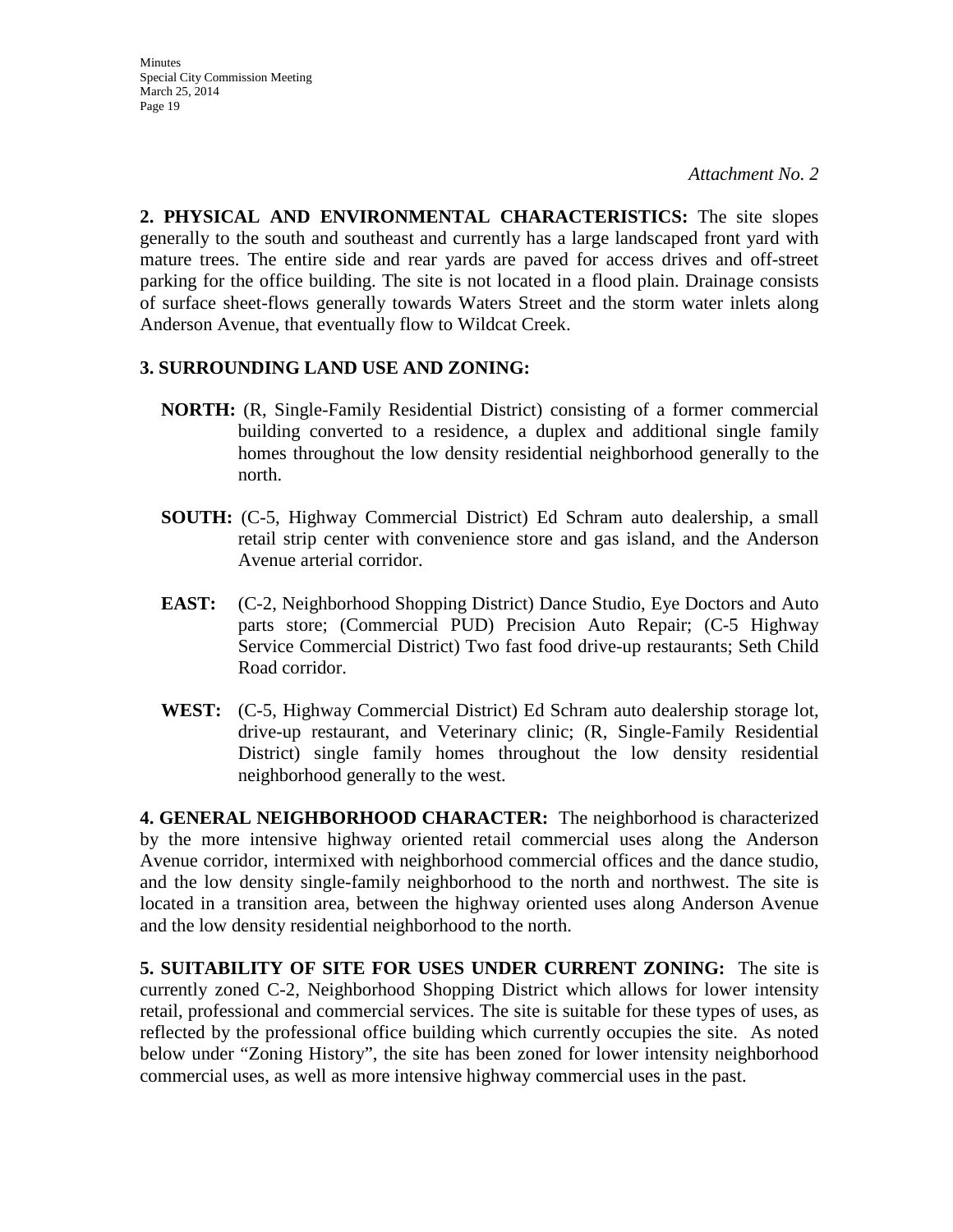**Minutes** Special City Commission Meeting March 25, 2014 Page 20

**6. COMPATIBILITY OF PROPOSED DISTRICT WITH NEARBY PROPERTIES AND EXTENT TO WHICH IT MAY HAVE DETRIMENTAL AFFECTS:** The proposed C-5, Highway Commercial District allows a range of highway oriented uses including accommodations, supplies, or services to motorists, and for certain specialized activities which require access to major streets and highways. The site is proposed to be combined with the existing auto dealership to allow for expansion and upgrading of the dealership to replace the existing showroom/maintenance building with a new building containing the showroom, offices and maintenance facility. The combined site adjoins the Anderson Avenue arterial corridor, as well as Waters Street, a local street that serves commercial uses and residential uses.

The proposed redevelopment will be required to meet the Use Limitations of the C-5 District which require sight obscuring screening of not less than six (6) feet in height along the entire length of all property lines that share a common boundary with a residential district. In addition, outdoor storage areas, with the exception of the sales lot for motor vehicles, must be enclosed by sight obscuring screening of not less than six (6) feet in height. Exterior lighting fixtures must be shaded so that no direct light is cast upon any property located in a residential district and so that no glare is visible to traffic on any public street.

The proposed rezoning converts the site back to the previous C-5, District classification, which was on the site from 1969 until 1978; however, it does not expand the C-5 District as far north as the current dealership rear storage lot extends. While some increase in noise, light and traffic might be anticipated with this expansion compared to the current office building, it is not anticipated to have a detrimental effect on surrounding nearby commercial or residential properties. The expansion should provide more room for on-site circulation of vehicles, as well as off-loading of vehicles from transport trucks, and will accommodate elimination of the southernmost curb-cut on Waters Street.

**7. CONFORMANCE WITH COMPREHENSIVE PLAN:** The Future Land Use Map of the Manhattan Urban Area Comprehensive Plan designates the rezoning site as (CC) Community Commercial. The applicable policy statements are provided in italics.

#### *Community Commercial (CC)*

#### *CC 1: Characteristics*

*Community Commercial Centers provide a mix of retail and commercial services in a concentrated and unified setting that serves the local community and may also provide a limited draw for the surrounding region. These centers are typically anchored by a larger national chain, between 120,000 and 250,000 square feet, which may provide sales of a variety of general merchandise, grocery, apparel, appliances, hardware, lumber, and other household goods. Centers may also be anchored by smaller uses, such as a grocery store, and may include a variety of smaller, complementary uses, such as restaurants,*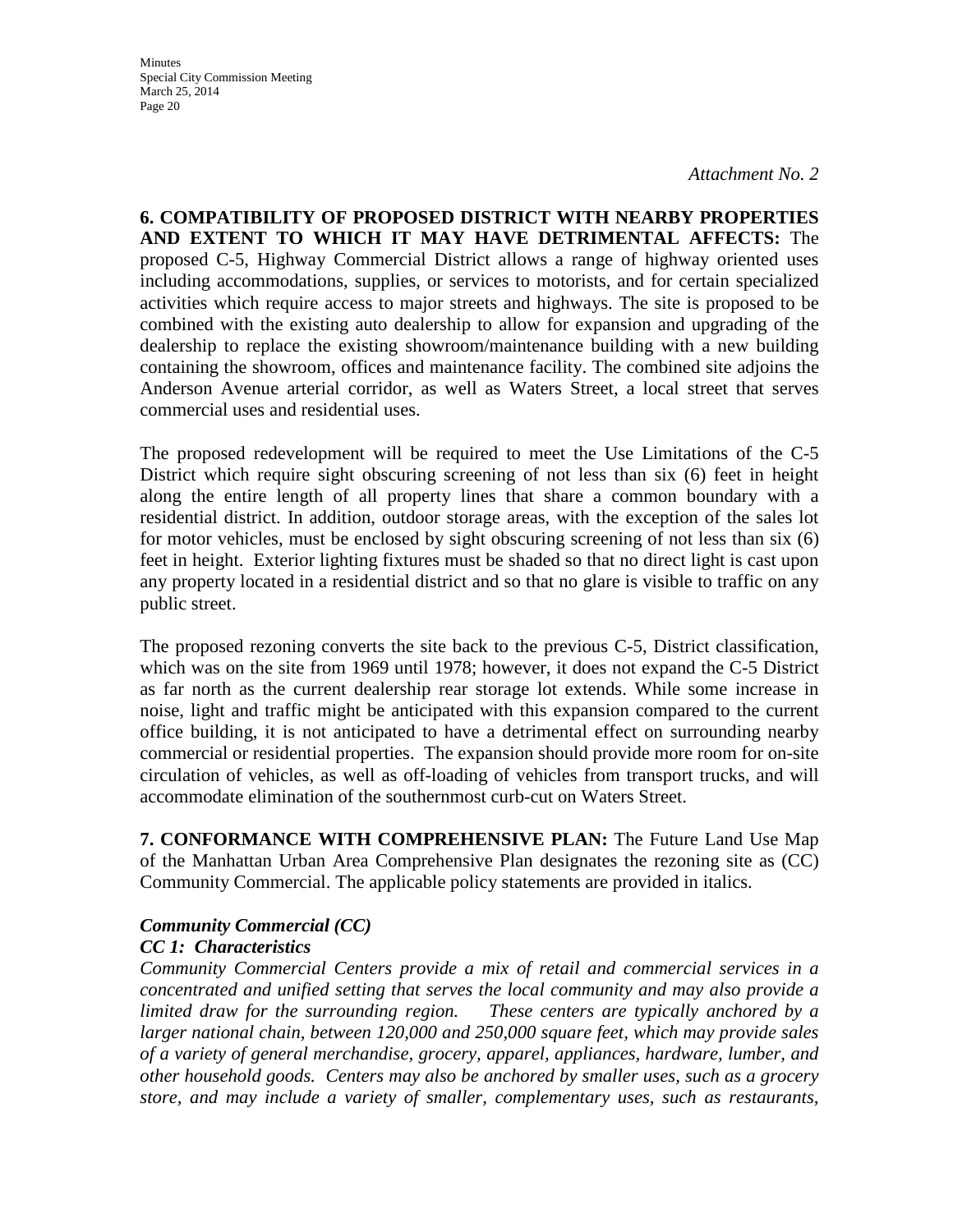**Minutes** Special City Commission Meeting March 25, 2014 Page 21

*specialty stores (such as books, furniture, computers, audio, office supplies, or clothing stores), professional offices and health services. The concentrated, unified design of a community commercial center allows it to meet a variety of community needs in a "onestop shop" setting, minimizing the need for multiple vehicle trips to various commercial areas around the community. Although some single use highway-oriented commercial*  activities will continue to occur in some areas, this pattern of development is generally not *encouraged.* 

#### *CC 2: Location*

*Community Commercial Centers should be located at the intersection of one or more major arterial streets. They may be located adjacent to urban residential neighborhoods and may occur along major highway corridors as existing uses become obsolete and are phased out and redeveloped over time. Large footprint retail buildings (often known as "big-box" stores) shall only be permitted in areas of the City where adequate access and services can be provided.* 

#### *CC 8: Circulation and Access*

*Clear, direct pedestrian connections should be provided through parking areas to building entrances and to surrounding neighborhoods or streets. Integrate main entrances or driveways with the surrounding street network to provide clear connections between uses for vehicles, pedestrians, and bicycles.*

The proposed rezoning is to facilitate the expansion, redevelopment and upgrade of an existing auto dealership, which is more of a "single use" activity that is recognized in the Plan. The dealership site is located along a major arterial corridor and the rezoning will facilitate reconfiguration of driveway entrances to improve integration with the surrounding street system. The proposed rezoning and resulting proposed dealership redevelopment conform to the Comprehensive Plan.

### **8. ZONING HISTORY AND LENGTH OF TIME VACANT AS ZONED:**

1962: Annexed and rezoned to C - Local Business District.

1969: Rezoned to C-5, Highway Service Commercial District.

1978: Rezoned to C-2, Neighborhood Shopping District.

The site is not vacant and has a small office building that is proposed to be removed for the expansion and redevelopment of the existing auto dealership.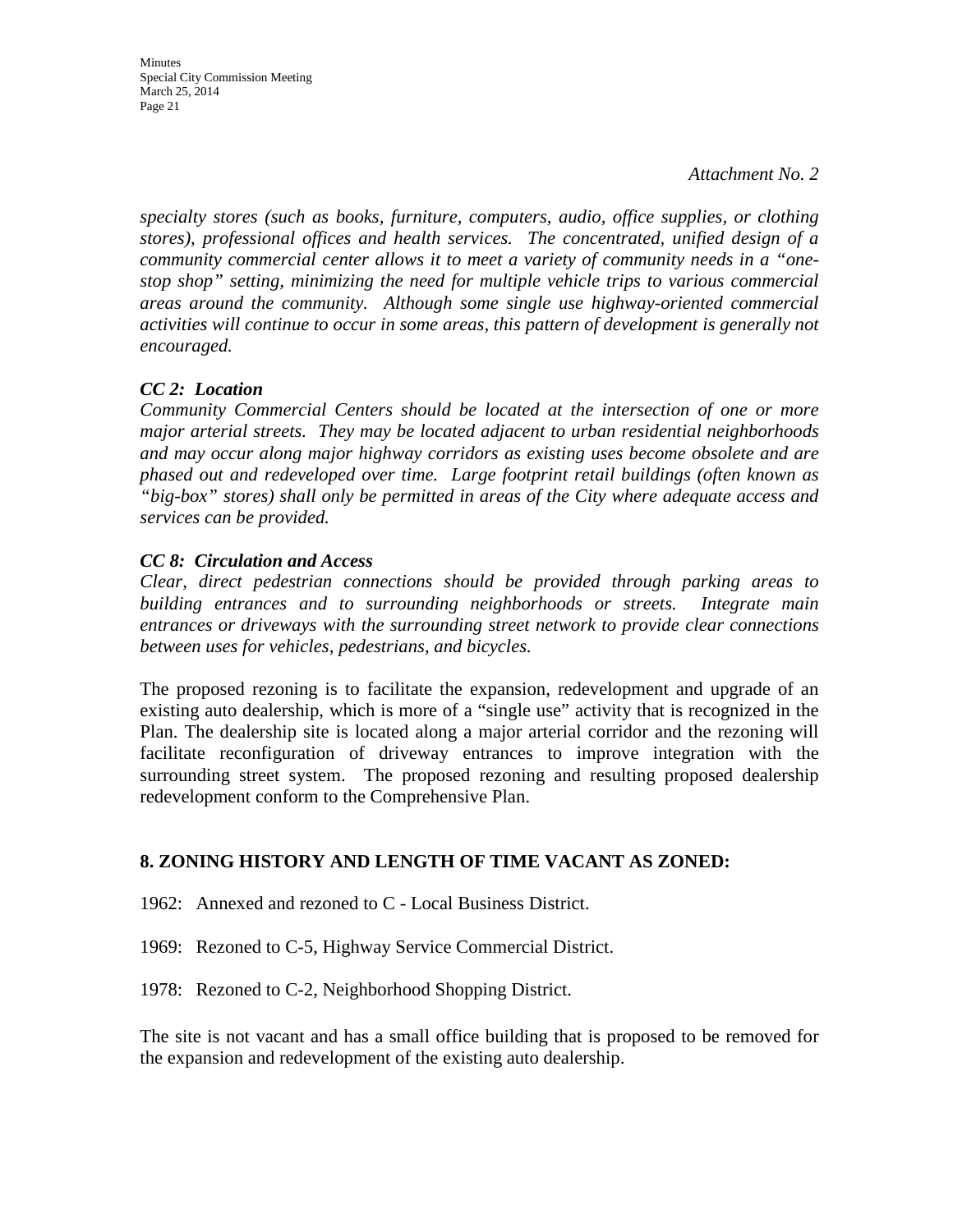#### **9. CONSISTENCY WITH INTENT AND PURPOSE OF THE ZONING ORDINANCE:**

The intent and purpose of the Zoning Regulations is to protect the public health, safety, and general welfare; regulate the use of land and buildings within zoning districts to assure compatibility; and to protect property values.

The C-5, Highway Service Commercial District *(regulations attached)* is designed to provide for businesses offering accommodations, supplies, or services to motorists, and for certain specialized activities which may require access to major streets and highways.

The proposed rezoning will expand the existing C-5 District consistent with the intent of regulations.

- **10. RELATIVE GAIN TO THE PUBLIC HEALTH, SAFETY AND WELFARE THAT DENIAL OF THE REQUEST WOULD ACCOMPLISH, COMPARED WITH THE HARDSHIP IMPOSED UPON THE APPLICANT:** There does not appear to be an adverse impact on the public health, safety and general welfare as a result of the rezoning. The rezoning will facilitate the existing auto dealership to expand, redevelop and upgrade its operation, which should have a positive impact on the community, including elimination of a driveway on Waters Street. It may be a hardship on the applicant if the rezoning is denied as no adverse affect on the public is anticipated.
- **11. ADEQUACY OF PUBLIC FACILITIES AND SERVICES:** Adequate public facilities and services are available to serve the site. The applicant is investigating onsite storm water improvements to tie directly into the City's storm water collection system along Anderson Avenue. Reconfiguration of driveway locations will help improve traffic safety along Waters Street.
- **12. OTHER APPLICABLE FACTORS:** None.
- **13. STAFF COMMENTS:** City Administration recommends approval of the proposed rezoning of the .64 acre tract of land located generally at 1107 Waters Street from C-2, Neighborhood Shopping District, to C-5, Highway Service Commercial District, based on the findings in the Staff Report.

# **ALTERNATIVES:**

1. Recommend approval of the proposed rezoning the .64 acre tract of land located generally at 1107 Waters Street from C-2, Neighborhood Shopping District, to C-5, Highway Service Commercial District, based on the findings in the Staff Report.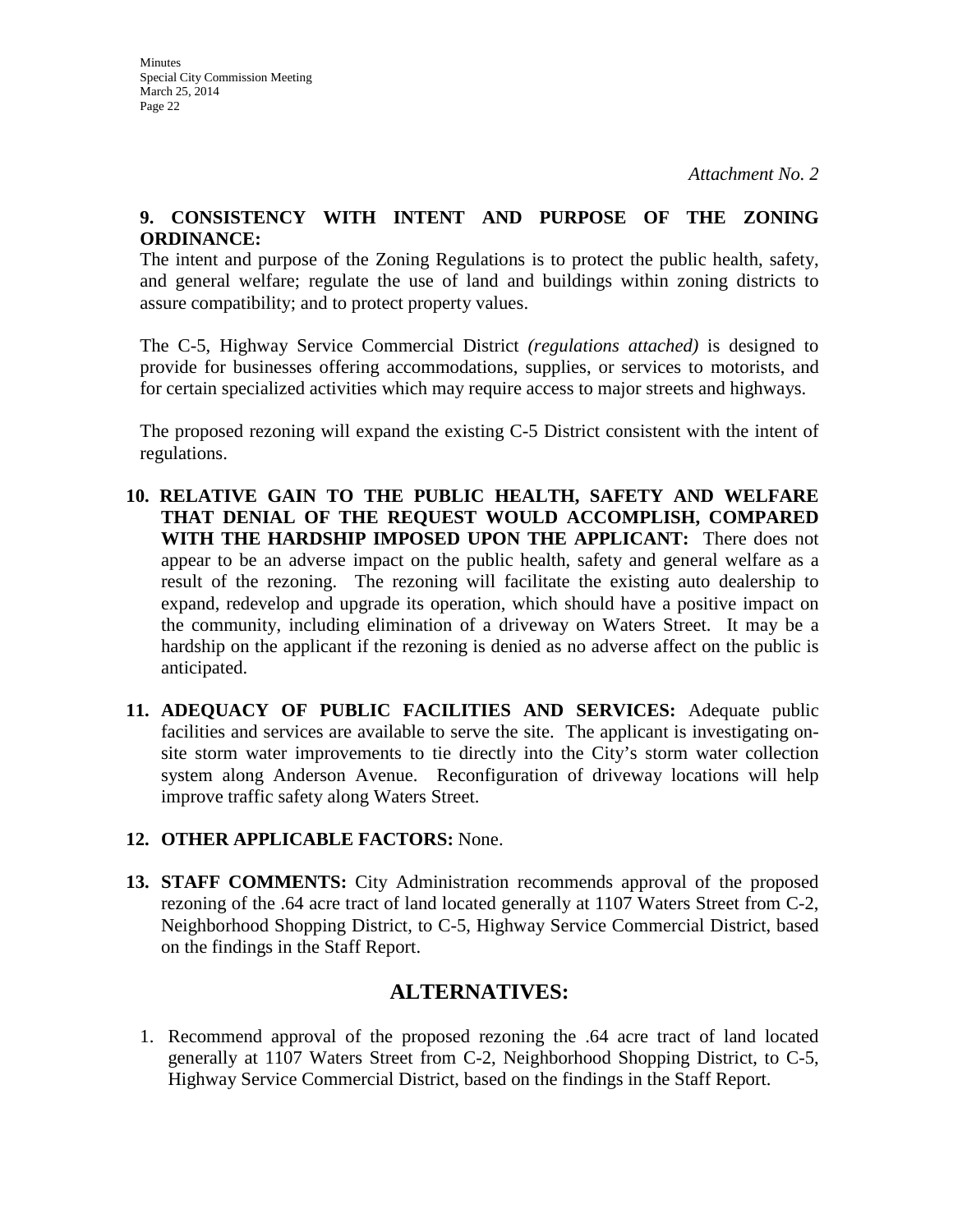- 2. Recommend denial of the proposed rezoning, stating the specific reasons for denial.
- 3. Table the proposed rezoning to a specific date, for specifically stated reasons and provide further direction to the applicant and City Administration.

# **POSSIBLE MOTION:**

The Manhattan Urban Area Planning Board recommends approval of the proposed rezoning of a .64 acre tract of land generally located at 1107 Waters Street from C-2, Neighborhood Shopping District, to C-5, Highway Service Commercial District, based on the findings in the Staff Report.

**PREPARED BY:** Eric Cattell, AICP, Assistant Director for Planning

**DATE:** 2-12-14

EC 14018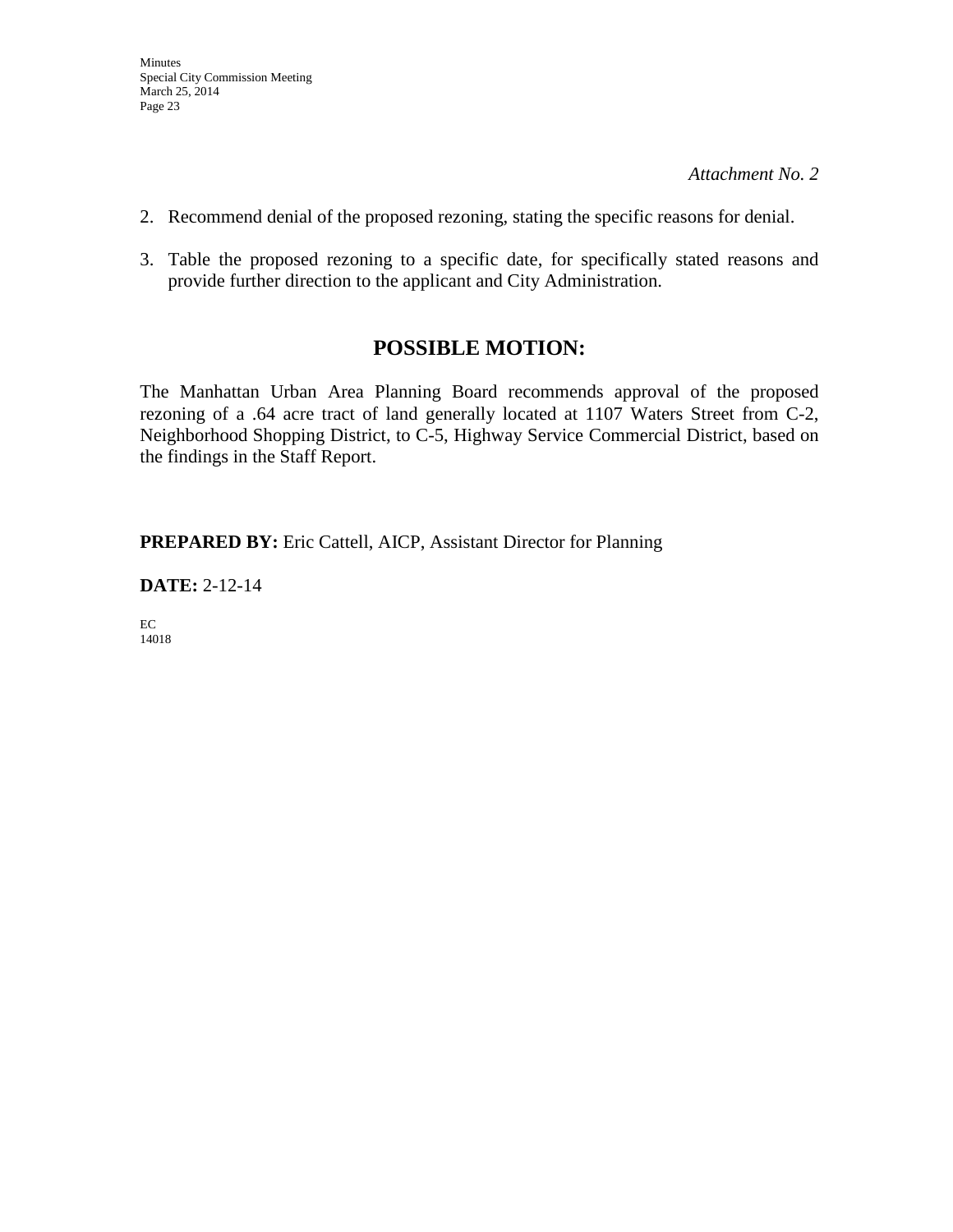#### **STAFF REPORT**

#### **ON AN APPLICATION TO REZONE PROPERTY**

#### **APPLICATION:** Rezone two (2) tracts of land in the proposed Olympic Addition

Tract 1: An approximate 25.4 acre tract of land; and,

Tract 2: An approximate 7.92 acre tract of land.

## **FROM:** County **R-PUD, RESIDENTIAL PLANNED UNIT DEVELOPMENT DISTRICT.**

**TO:** 

Tract 1: R-1, Single-Family Residential District.

Tract 2: R-3, Multiple-Family Residential District

**APPLICANT:** SMH Consultants – Jeffrey Hancock

**ADDRESS:** 4201B Anderson Avenue, Suite 2, Manhattan, KS 66503

**OWNERS:** Fieldhouse Development Inc. – Zachary J. Burton

**ADDRESS:** 3720 Seth Child Road, Manhattan, KS 66503

**LOCATION:** Generally located east of the Colbert Hills Clubhouse or 650 feet east of the intersection of Colbert Hills Drive and Colbert Hills Place

**AREA:** 33.32 acres (Tract 1 – 25.4 acres, Tract 2 – 7.92 acres)

**DATE OF NEIGHBORHOOD MEETING:** January 14, 2014

DATE OF PUBLIC NOTICE PUBLICATION: February 10, 2014

#### **DATE OF PUBLIC HEARING: PLANNING BOARD:** March 3, 2014 **CITY COMMISSION:** March 25, 2014

*The applicant is also requesting annexation into the City of Manhattan and has proposed a Preliminary Plat of the Olympic Addition, which will create a total of thirty-nine (39) lots, specifically thirty-five (35) single-family lots and four (4) multiple-family lots.*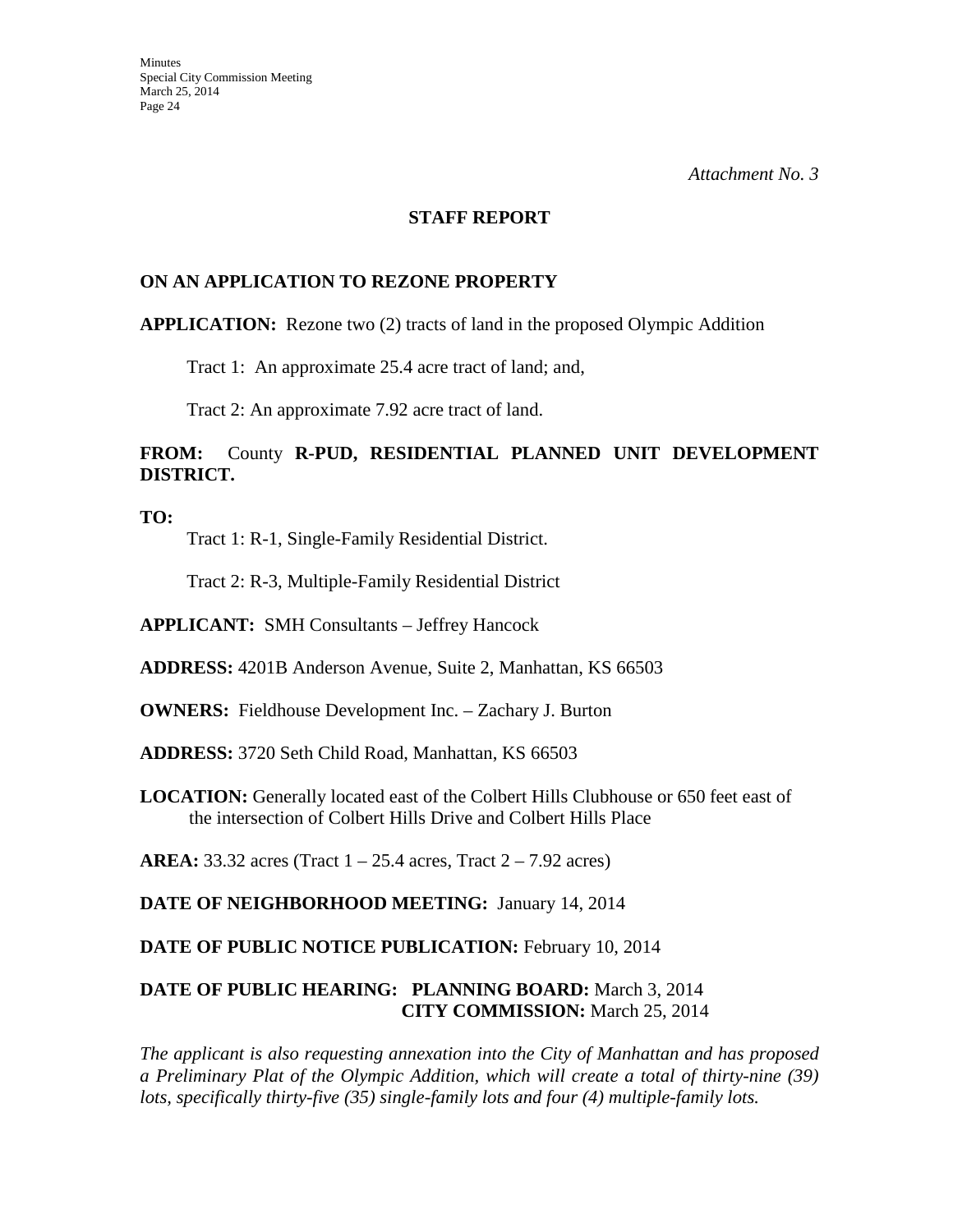# **THIRTEEN MATTERS TO BE CONSIDERED WHEN REZONING**

- **1. EXISTING USE:** Open and undeveloped tract of land in Grand Mere, a master planned golf course community.
- **2. PHYSICAL AND ENVIRONMENTAL CHARACTERISTICS:** Open range land with native grass cover. The site is an irregular shaped tract that slopes to the center of the tract where a natural ravine is present. The site drains to the southeast to Little Kitten Creek. The site is mostly native grass with tree cover along the natural ravine.

### **3. SURROUNDING LAND USE AND ZONING:**

 **NORTH:** Colbert Hills Golf Course; R-S District.

**SOUTH:** Colbert Hills Golf Course, including the Colbert Hills Clubhouse; R-S District.

- **EAST:** Colbert Hills Golf Course and undeveloped land in a future Grand Mere neighborhood and open space; County R-PUD and R-S District.
- **WEST:** Colbert Hills Golf Course and undeveloped land in a future Grand Mere neighborhood and open space; County R-PUD and R-S District.
- **4. GENERAL NEIGHBORHOOD CHARACTER:** The general area is a mix of undeveloped land, land recently platted and in the early stages of development, Colbert Hills Golf Course, the Colbert Hills Clubhouse and the Founder's Village gated community.
- **5. SUITABILITY OF SITE FOR USES UNDER CURRENT ZONING:** The site was rezoned to County R-PUD in 1997. At the time of the rezoning, the golf course developer wanted assurance that when the golf course was annexed that a zoning, specifically the County R-PUD for the golf course, was attached. The rezoning to R-PUD was done primarily for the benefit of the golf course development. Those portions of Grand Mere that are not annexed remain County R-PUD. The current County R-PUD predated the Grand Mere Master Plan and Manhattan Urban Area Comprehensive Plan, which currently recommend "Villas" and "Single-Family" and low to medium residential density, respectively. Development in Grand Mere is progressing to ensure attractive and orderly neighborhoods in response to market demand. The Olympic Addition site is suitable for the proposed rezonings to the R-1 and R-3 Districts.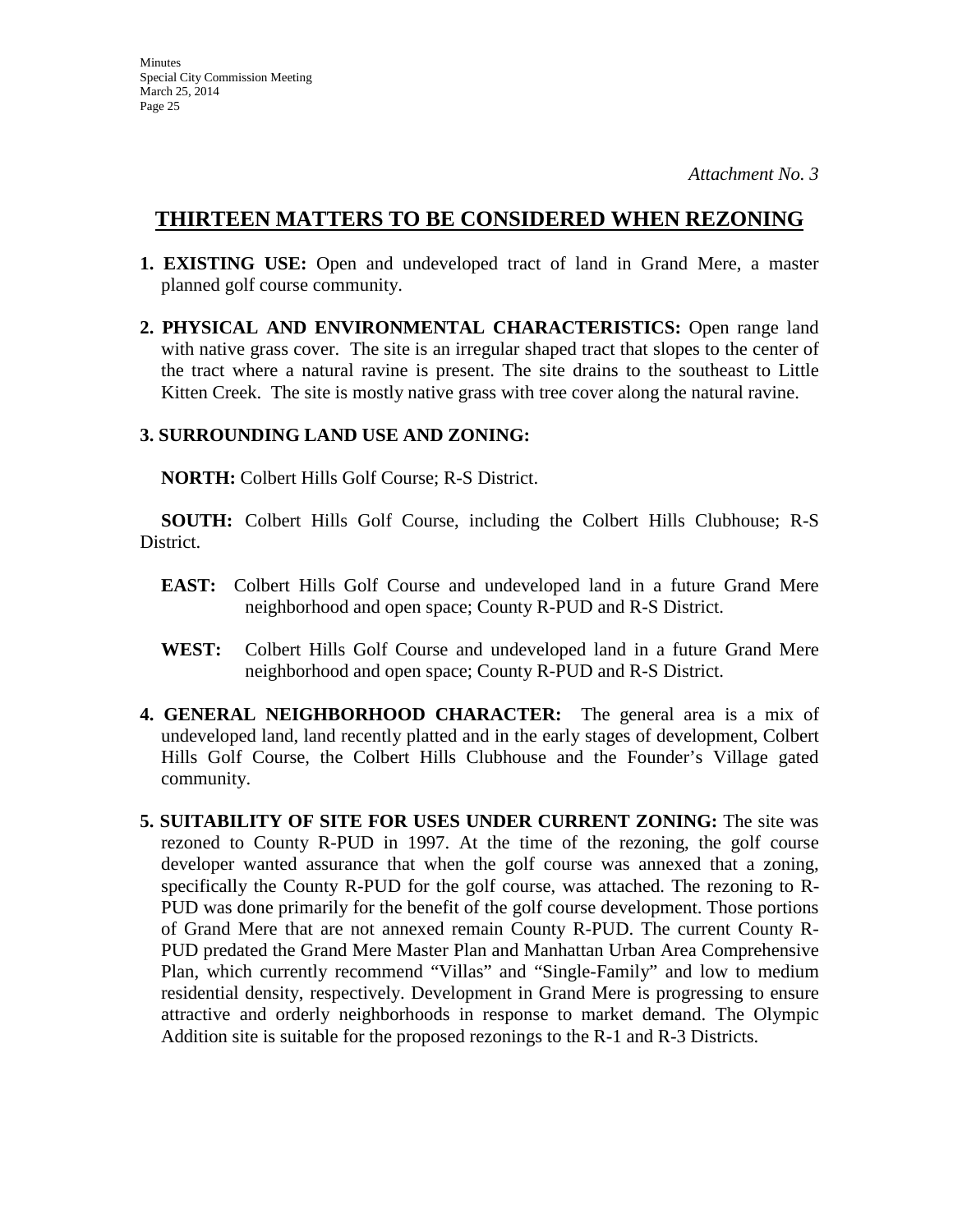**6. COMPATIBILITY OF PROPOSED DISTRICT WITH NEARBY PROPERTIES AND EXTENT TO WHICH IT MAY HAVE DETRIMENTAL AFFECTS:** The proposed rezonings to R-1 and R-3 Districts are compatible with surrounding properties. An increase in light, noise and traffic can be expected, but should cause minimal impacts on adjacent residential properties or the golf course. The R-1 District lots (Lots  $1 - 11$  and  $16 - 39$ ) are located closest to existing and recently proposed single-family homes. The lots are similar in size to other residential lots in the area and are proposed to have homes similar in character to those already present.

The R-3 District lots (Lots  $12 - 15$ ) are located in the northeast corner of the site, farthest from any existing developments, other than the golf course and large lot rural homes located outside of the City limits to the north. The applicant and owner have stated in its neighborhood meeting and in meetings with City Administration that the R-3 District lots will be developed as "townhomes," which have been developed in other locations in Grand Mere Master Planned Community. These housing types are currently defined by the Zoning Regulations as multiple-family dwellings, but have single-family attached appearances, including street facing front doors and attached garages. The design of these dwelling units  $(4 - 6$  single-family attached townhomes in a building) should mitigate any adverse impacts that a traditional apartment building may have on surrounding properties.

To ensure compatibility within Grand Mere, architectural guidelines and design standards provide for building review and approval. A private design review committee is responsible for enforcement of guidelines and standards *(see policy statement below under Grand Mere Community Master Plan, Part III.)* The guidelines and standards are private and are not part of the rezoning. The policy statements are mentioned because they are part of the Grand Mere Master Plan policies.

The applicant held a neighborhood meeting on January 14, 2014. According to the meeting report, five (5) neighbors attended the meeting and raised general questions regarding the project, Grand Mere Architectural Standards and other issues not related to the proposed project.

# **7. CONFORMANCE WITH COMPREHENSIVE PLAN:**

### **MANHATTAN URBAN AREA COMPREHENSIVE PLAN**

The Olympic Addition is shown on The Future Land Use Map in the Northwest Planning Area as Residential Low/Medium Density, RLM. Applicable RLM policies *(in italics)* of the Comprehensive Plan include: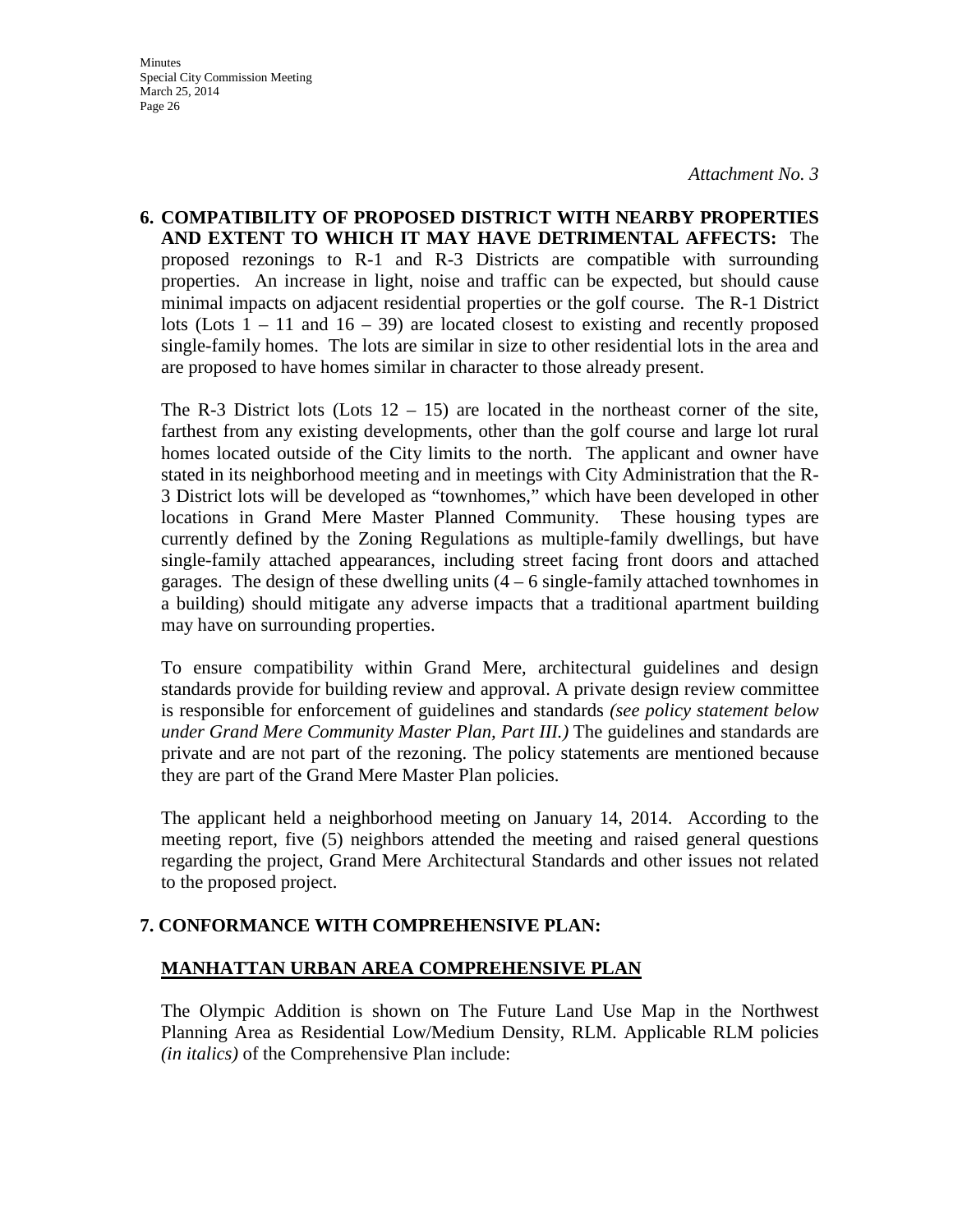#### *Residential Low/Medium Density (RLM)*

#### *RLM 1: Characteristics*

*The Residential Low/Medium Density designation incorporates a range of singlefamily, single-family attached, duplex, and town homes, and in appropriate cases include complementary neighborhood-scale supporting land uses, such as retail, service commercial, and office uses in a planned neighborhood setting, provided they conform with the policies on Neighborhood Commercial Centers. Small-scale multiple-family buildings and condominiums may be permissible as part of a planned unit development, or special mixed-use district, provided open space requirements are adequate to stay within desired densities.* 

#### *RLM 2: Appropriate Density Range*

*Densities in the Residential Low/Medium designation range between less than one dwelling unit/acre up to 11 dwelling units per net acre.* 

#### *RLM 3: Location*

*Residential Low/Medium Density neighborhoods typically should be located where they have convenient access and are within walking distance to community facilities and services that will be needed by residents of the neighborhood, including schools, shopping areas, and other community facilities. Where topographically feasible, neighborhoods should be bounded by major streets (arterials and/or collectors) with a direct connection to work, shopping and leisure activities.* 

#### *RLM 4: Variety of Housing Styles*

*To avoid monotonous streetscapes, the incorporation of a variety of housing models and sizes is strongly encouraged in all new development.* 

#### **GRAND MERE COMMUNITY MASTER PLAN**

The Grand Mere Community Master Plan was originally adopted in April 2000 and is included as a specific Land Use Element of the current Comprehensive Plan adopted in 2003. The Grand Mere Plan is a more detailed level neighborhood plan for the entirety of Grand Mere. The Master Plan map shows the site to include Villa #6, a 18.6 acre tract designated RLM (Residential Low to Medium) and Single-Family #8, a 15.8 acre tract also designated as RLM (see below under Residential Types for the RLM description).

Applicable policies *(in italics)* from the Grand Mere Community Master Plan include: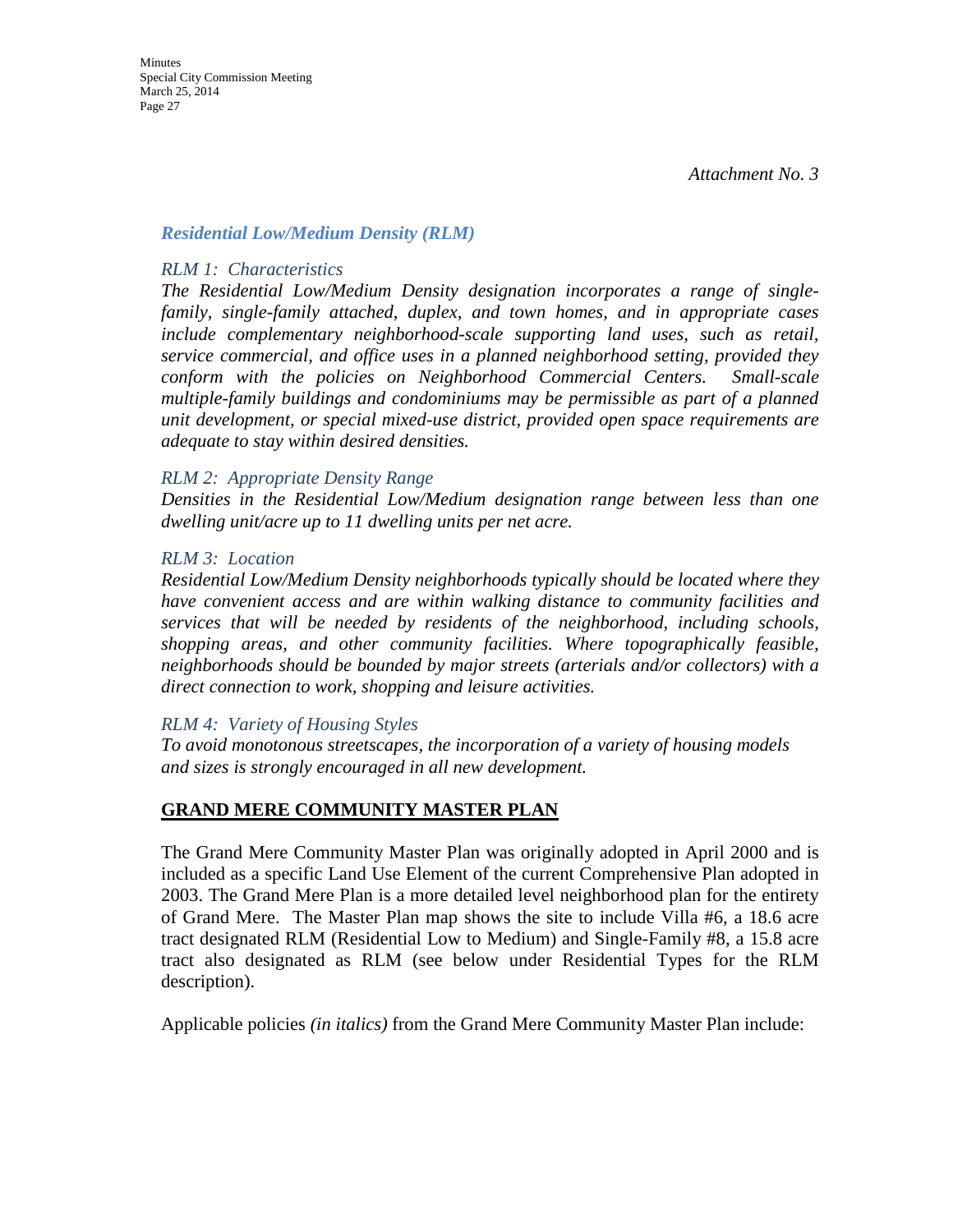### *PROJECT INTENT*

*The overall Land Use Amendment is intended to create a community designed within a park. By responding to the natural terrain, preserving natural corridors, protecting the slopes and riparian environment, a harmonious relationship with the land can be created for the community.* 

*Grand Mere is envisioned as an upscale residential community, with the University's Colbert Hills Golf Course and preserved open space interwoven throughout the development. The community is made up of individual neighborhoods defined by open space features, topography, connection to the Grand Mere Parkway, and the golf course. A strong joint effort has integrated the golf course design (Colbert Hills) and the overall community design (Grand Mere Development). The interconnectivity of automobile circulation, pedestrian/bicycles, and open space, as well as residential neighborhood placement and overall community utility location, has created a well integrated community with both future residences and community recreation as the main focus. Flexibility is built into the land use plan to allow the development to respond to market demand.* 

*Specific types of residential product may subtly change in the future due to market demand as the development pattern becomes clearer and as the community matures. The community will offer a high level of design quality, architectural variety, and a wide range of housing types to address the potential markets appropriate for an upscale development.* 

# *5 KEY DESIGN CONCEPTS*

### *1. Create a high quality residential community*

*Create a community of villages, residential neighborhoods, and neighborhood commercial areas centered along the projects' spine, Grand Mere Parkway. Through the use of architectural design guidelines and development reviews the quality of building construction will be maintained at the highest level.* 

### *2. Integrate the Natural Environment*

*Preserve the natural slopes and open space features. Provide a visual connection to the natural beauty of the development: the golf course in the valleys, the long vistas/views, and the prairie environment.* 

# *3. Offer a Variety of Residential Living*

*Offer a wide range of residential products and lot types to address the market demands of the well informed and upscale consumer. An integrated community of many housing*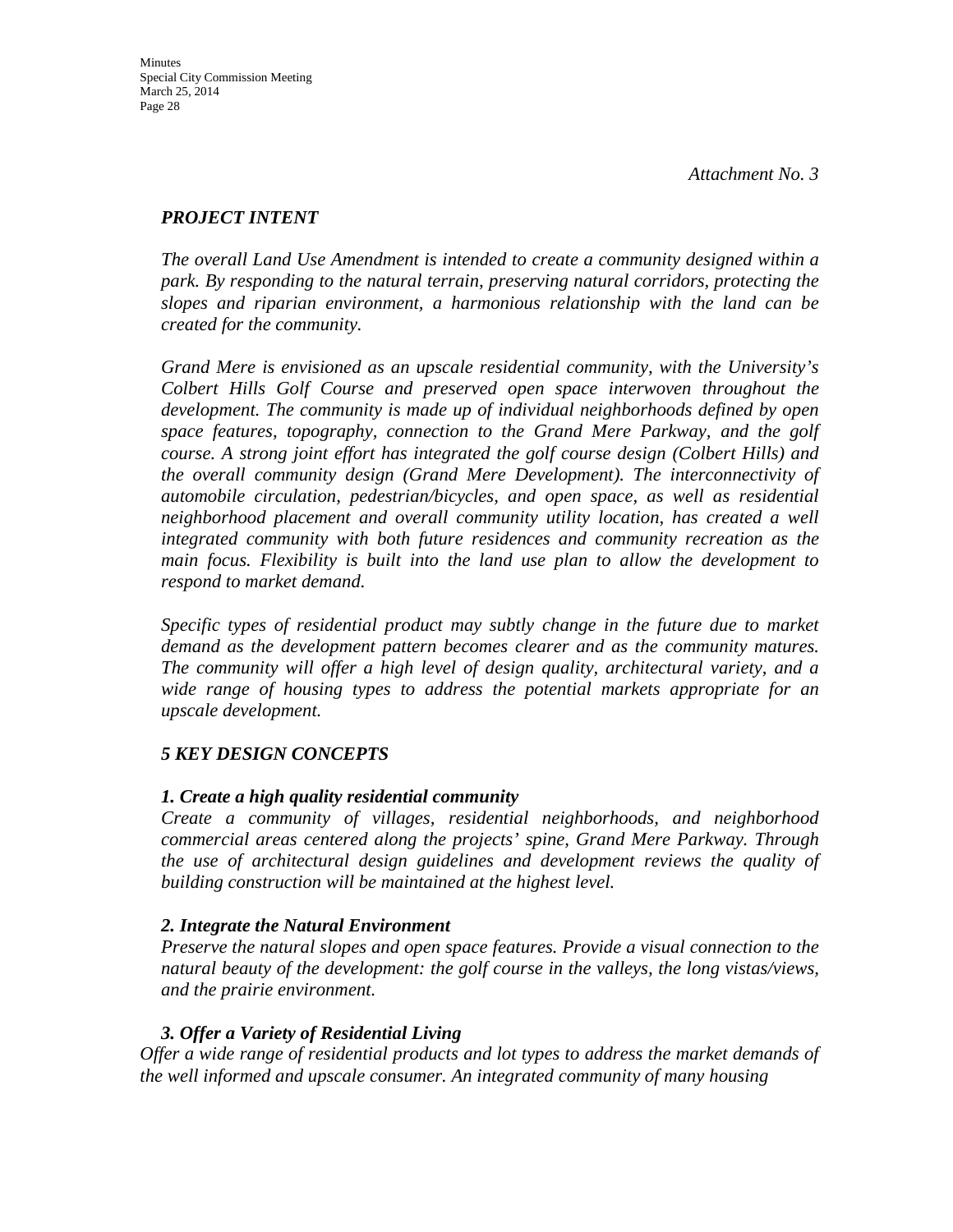*types will help to provide an interesting streetscape, a quality neighborhood texture, and a sustainable development.* 

### *4. Create a Pedestrian/Bicycle System*

*Provide pedestrian/bicycle connections throughout the development, following the Grand Mere Parkway, open space corridors and the linear park connections provided as part of the Master Plan along Little Kitten Creek and the continuation of the Hudson trail.*

*Grand Mere Community Overall Development Plan* 

# *III. COMMUNITY CONCEPTS AND DEVELOPMENT STRATEGY*

*Grand Mere is proposed as a Master Planned Community consisting of a wide range of residential housing types and densities and will be utilizing both Planned Unit Development and Conventional Zoning Development standards based on specific sites and development types.* 

*The overall Grand Mere Project consists of 1,054 (estimated) acres, including the Colbert Hills Golf Course. Rather than dispersing development throughout the entire property, the project purposes to "concentrate" neighborhood development within residential and commercial villages on approximately 543 acres preserving almost 50% of the land as natural open space or golf course. This concept, while proposing a variety of home types and densities, provides large natural open spaces, golf course amenity for the general public, and peripheral residential villages as large lot or low density residential products that create an overall density (1.5 du/ac) for the site, consistent with the surrounding neighborhoods. All housing types shall belong to the Master Homes Association, which will be responsible for enforcing the covenants and restrictions, and maintaining the common grounds.* 

*Within the community, residential neighborhoods are supported by neighborhood commercial services, which provide a focus and entry element for the development. These neighborhood office and retail villages are envisioned as community services located at the development entries along the Little Kitten Creek entry and Kimball Ave. and the future northern entry on Marlatt.* 

*Throughout the plan, connecting open space systems, sidewalks and bike trails provide pedestrian connections between residential neighborhoods, public amenities and the neighborhood services. These are planned connections to occur in a variety of types and locations. As each phase of development is planned in detail, the specific pedestrian connections will be part of each village plat and relate back to the overall Circulation Parks & Open Space Plan.*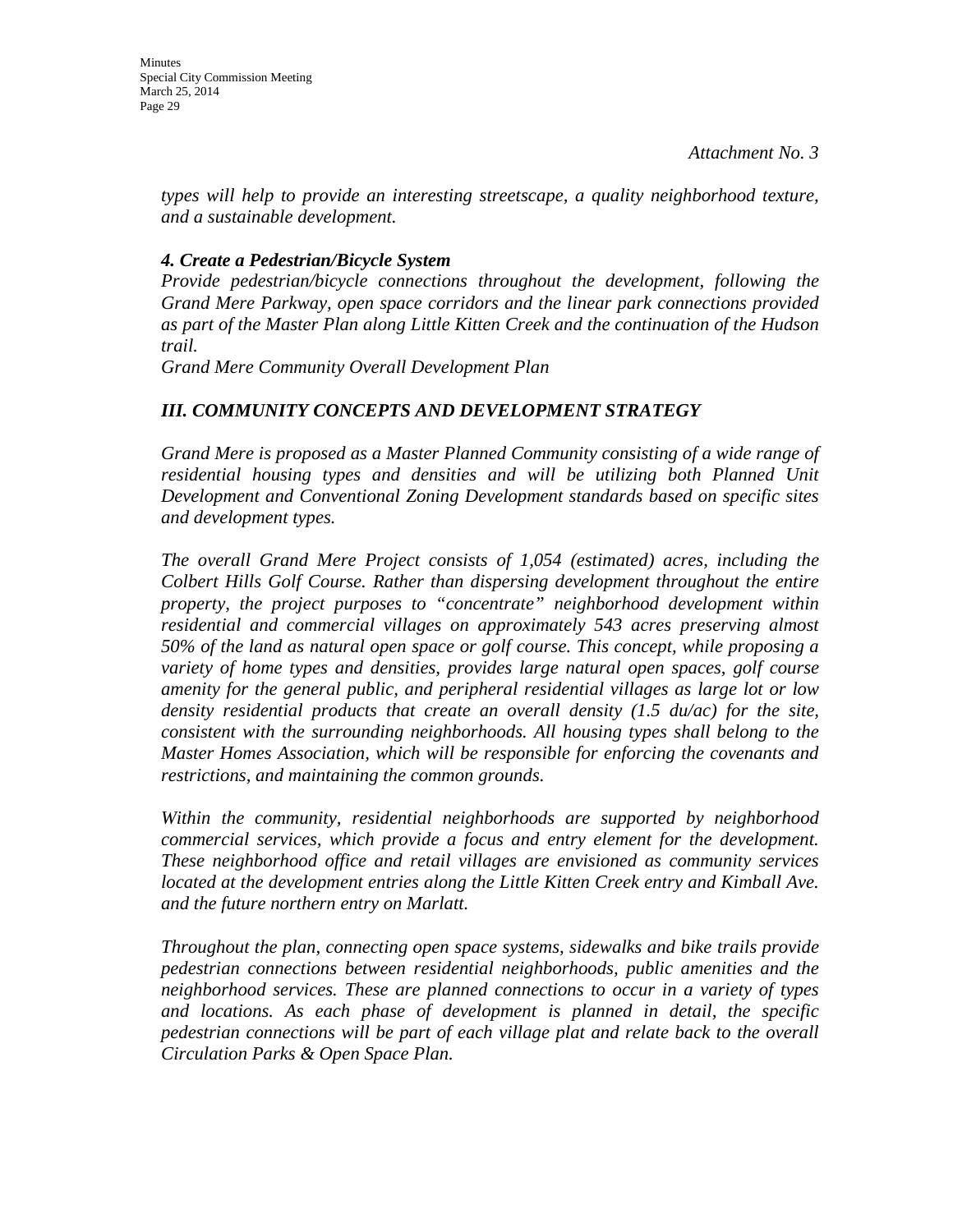*Grand Mere Community Architectural Guidelines and Design Standards will provide for the review and approval of all site and building plans for the Grand Mere property. The Design Review Committee of Grand Mere will be responsible for enforcement of these guidelines and standards. The Developer believes that careful planning and enforcement of design and development standards will ensure orderly, attractive, and*  lasting development, all of which will preserve and enhance the value of the *community.* 

#### *A. Residential Neighborhoods*

*The planning concept proposes a wide range of residential uses, with densities ranging from 1 to 20 dwelling units per acre (du/ac) within individual parcels. Generally, individual neighborhoods are envisioned as small enclaves in order to promote a mix of different product types, create intimate neighborhoods, and to build a strong community image from the project's onset. The key to a sustainable successful development is quality design and construction, and a variety of housing price points to attract a wide spectrum of residential consumers. Higher density residential, as well as small lot single-family opportunities are integrated into the community along Grand Mere Parkway, rather than isolated or located along the site's edges. While building a stronger new community, this concept also reduces impact on existing adjacent neighborhoods by focusing the traffic and circulation internally.* 

Approximately half of the Olympic Addition is designated as Single Family # 8. The other half is designated as Villas #6, Single Family (RLM). The different residential types are described as:

#### *Residential Types:*

#### *Single Family RLM*

*The 273.4 acres of single family proposed for grand Mere represents 50% of the total proposed residential acreage. The detached single family products will range in size and density. The village of single family will be developed as parcels and each will be controlled to maximize views, walkouts, and architectural design quality. The Grand Mere Architectural Review Committee will provide design review of the homes and general site development guidance. Each single family village will be signed and themed as a unique part to the overall Grand Mere development and developed as the market demands. Each parcel will provide internal open space, storm drainage controls, and pedestrian linkages between the villages in addition to the designated Grand Mere Circulation Park & Open Space Plan.* 

#### *Villas (RLM)*

*The villa parcels are located in niches and high quality view areas along the parkway and within the development along the golf course. Villas are single family homes that*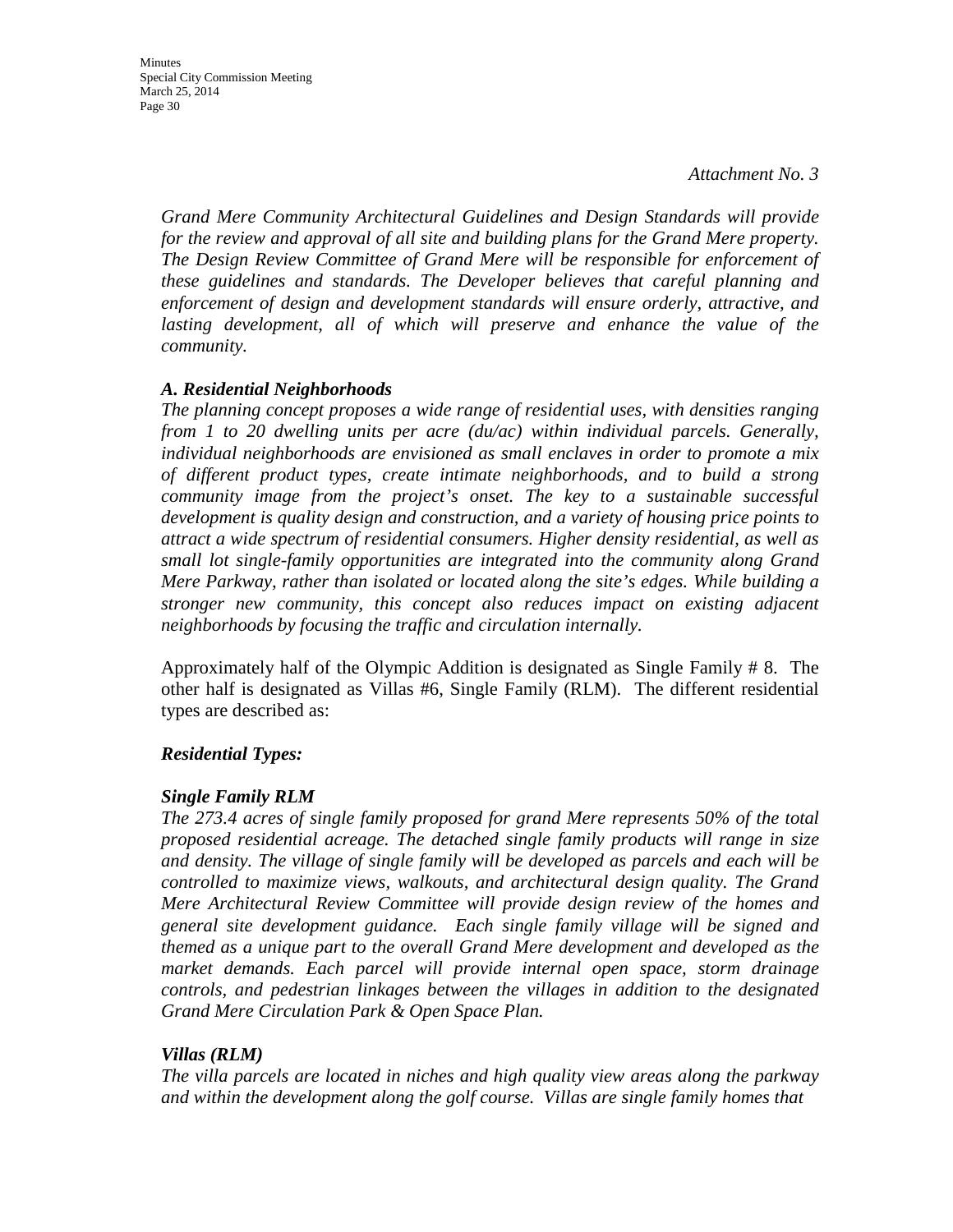*provide an alternative to the maintenance requirements needed for a typical single family home. The villa concept is an upscale residential product that generally provides master bedroom on the first floor and expansion space either up or down for additional bedrooms or entertainment. Villa Homes Association dues create the revenue to provide maintenance for landscape, snow removal, and in some cases, maintenance of the home.* 

#### *Golf Course Villas*

*As part of the Colbert Hills Golf Course Clubhouse complex, villas are planned along the 9th fairway. The villas would occur in a cluster of 10 units in one phase. These homes may be two attached single family dwellings with strong architectural theme and design controls in concert with the proposed golf clubhouse architecture. Private auto courts with off street parking will access the homes.*

#### *Grand Mere Villas*

*These villas will be attached and detached depending on the parcel and market demands. Two and three car garages would be provided. Each village will have its own theme signage and architectural design controls. The villages would be developed in phases of 5 – 15 acres.* 

#### *C. Streets and Circulation System*

*Residential streets within Grand Mere are envisioned as a key element of "neighborhood quality," offering a place to walk and play, as well as to drive and park. The streetscape in and along the roads will reflect the quality of the community through the use of signage monumentation and landscaping depending on the location and natural conditions of the space providing strong visual "cues" to better orient drivers to their locations and destinations.* 

*When utilizing the approved Manhattan street system standards the hierarchy, streetwidths, design speeds, and travel/parking lanes are consistent and will not compromise auto on-street parking, or bike and pedestrian access. The street layout will frame important views and vistas, including buildings, golf course, and natural features. Onstreet parking is available on all local streets.* 

*The Master Planned Community will be accessed from Kimball Avenue and Marlatt Avenue. Additional access points into the Community from surrounding residential streets are shown on the Master Plan.* 

#### *D. Pedestrian and Bicycle Circulation System*

*Connectivity with the City of Manhattan Linear Park Master Plan is our main focus for the overall trails system. A comprehensive pedestrian and bicycle system is proposed*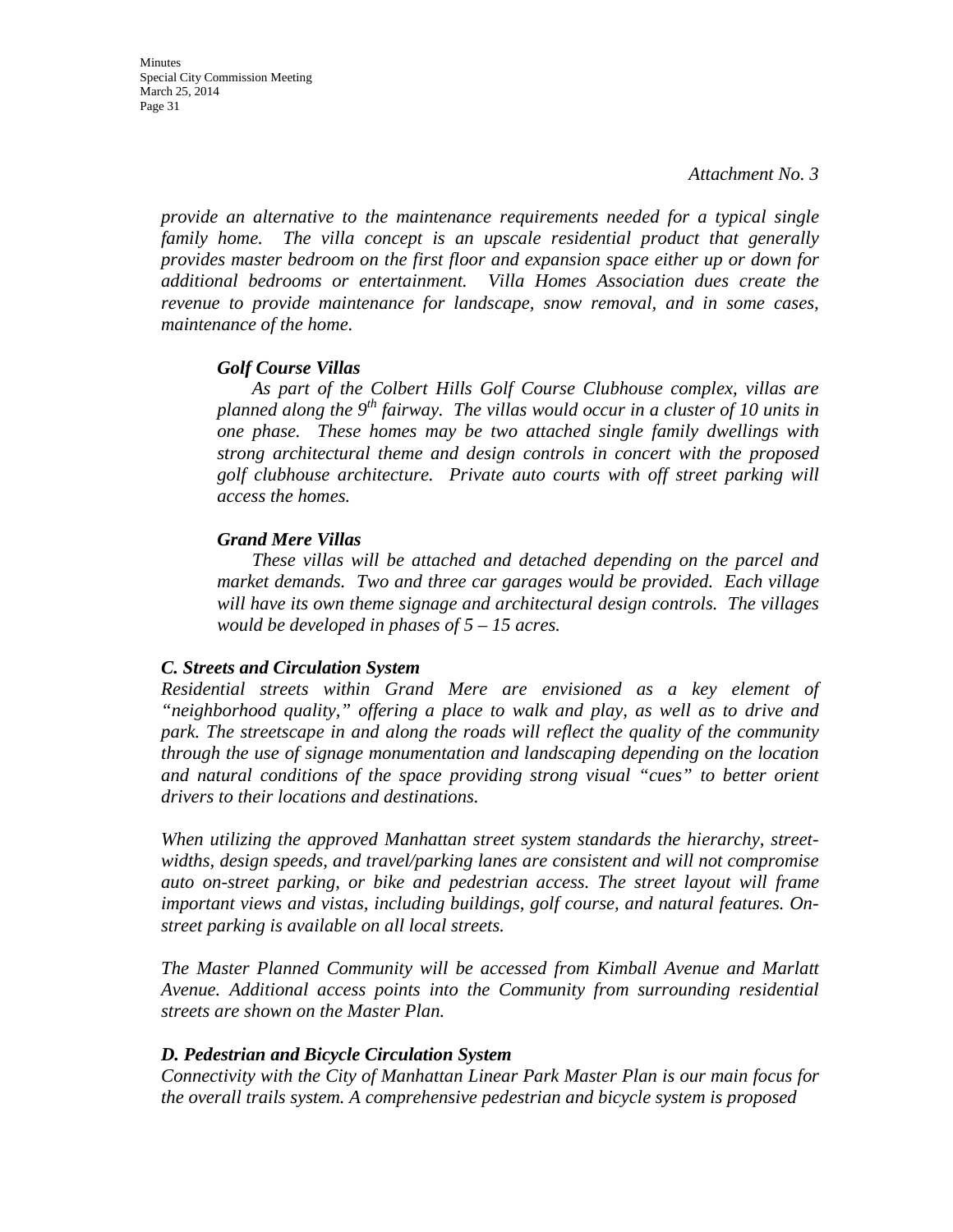*for the community to provide access to individual neighborhoods, the Club Facility and Hotel site, commercial services, and open space amenities~ Elements include both offstreet and on street bike paths, natural unimproved trails, and a 17.2 acre linear park along Little Kitten Creek. An easement shall be provided for the extension of the Hudson trail northward, along the east property line to northeast corner section 3-10- 7. All trail/path systems will be site- specifically designed at the time of construction. Each will be reviewed on a site-by-site basis to ensure sensitive placement and minimum disturbance. This will be coordinated with the Park & Recreation Board and the Parks and Recreation Department.* 

#### *G. Golf Course Development*

*The Grand Mere development drainage and detention system shall be designed to work in concert with the golf course drainage and detention system. The course was designed to meet the environmental goals of the Audubon International Signature Status Program.* 

#### *Bike Paths, Trails and Sidewalks*

*Bike paths, trails and sidewalks are provided along the internal streets and open spaces to provide internal connections between the villages where possible. See the Circulation*

*Parks & Open Space Plan* 

The proposed townhome model appears to conform to the Grand Mere Master Plan description of "Grand Mere Villas," as they most generally appear like an attached single-family home.

It is apparent that the applicant and owner have made an effort to locate the townhome dwellings farthest away from the existing homes in Founders Village. This essentially switches the designation of land uses in the Grand Mere Master Plan so that the townhomes are now farther away from Founders Village and the single-family lots are closer.

The total residential density in the Olympic Addition is 1.77 dwelling units per net acre (assuming 6-unit townhomes on the 4 proposed R-3 lots). The density for the R-1 District area will be 1.38 dwelling units per acre. The proposed density for the R-3 District area (assuming 6-unit townhomes on the 4 lots) will be 3.03 dwelling units per net acres. Comprehensive Plan suggests less than 1 - 11 dwelling units per net acre is appropriate in the RLM category and the Grand Mere Plan suggests a range of 1-20 dwelling units per acre in individual parcels and an overall density in all of Grand Mere of 1.5 units per acre.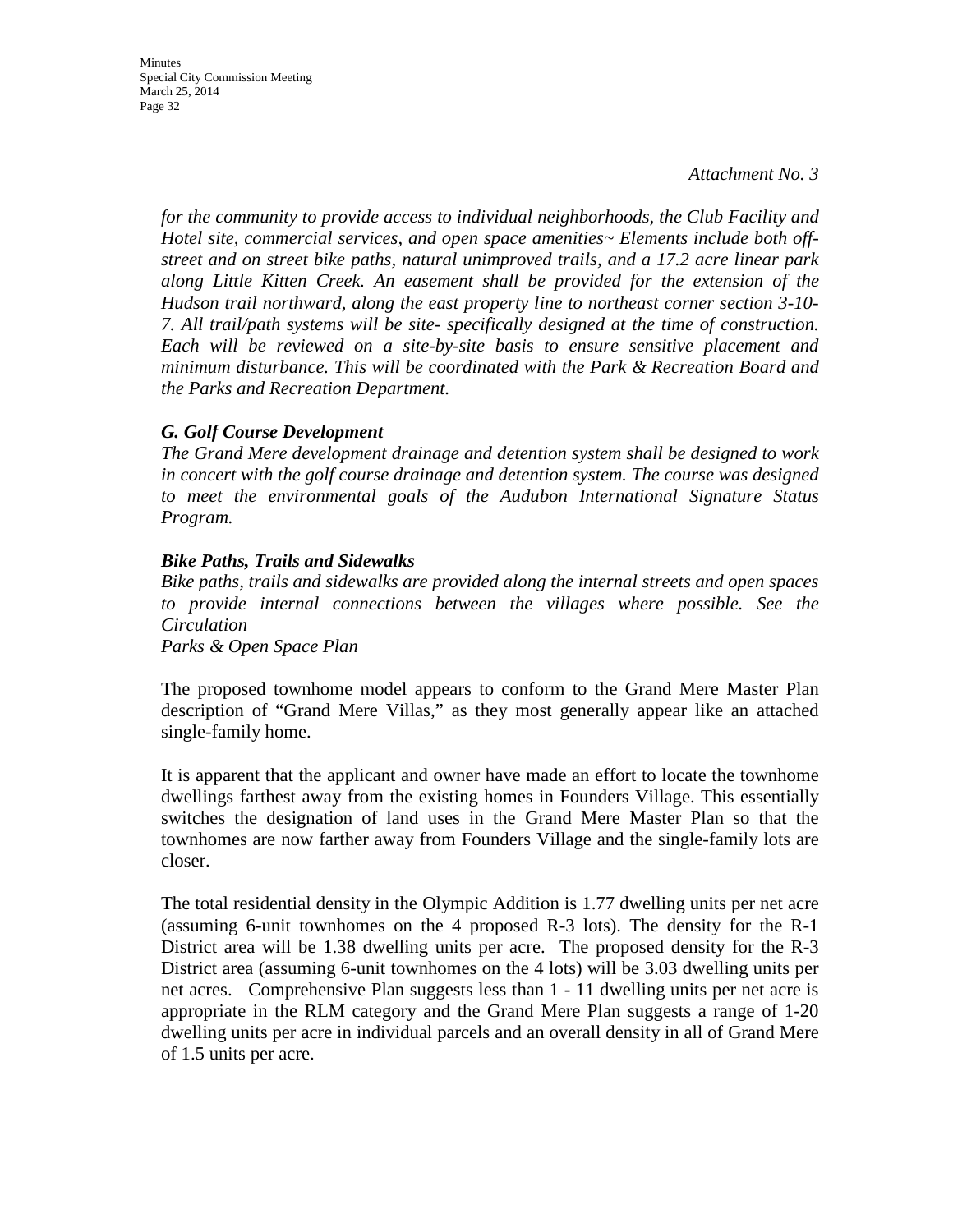**Minutes** Special City Commission Meeting March 25, 2014 Page 33

> The proposed rezoning of the Olympic Addition conforms to the policies of the **G**rand Mere Community Master Plan, and the Manhattan Urban Area Comprehensive Plan.

#### **8. ZONING HISTORY AND LENGTH OF TIME VACANT AS ZONED:**

August 7, 1997 Riley County Commission approved Preliminary Development Plan of Colbert Hills and the Wildcat PUD.

- August 14, 1997 Riley County Commission approved Final Development Plan.
- February 7, 2000 Planning Board approves resolution adopting Grand Mere Community Master Plan and amendment of Comprehensive Land Use Plan.
- March 7, 2000 City Commission approved first reading of an ordinance adopting the Grand Mere Community Master Plan.
- April, 2003 Comprehensive Plan adopted. Grand Mere Community Master Plan adopted as a related plan and implementation document.

The tract has remained vacant to date and was range land prior to development of the adjoining golf course and surrounding Grand Mere.

### **9. CONSISTENCY WITH INTENT AND PURPOSE OF THE ZONING ORDINANCE:**

The intent and purpose of the Manhattan Zoning Regulations is to protect the public health, safety, and general welfare; regulate the use of land and buildings within zoning districts to assure compatibility; and to protect property values.

The proposed rezoning is consistent with the intent and purpose of the Manhattan Zoning Regulations and R-1 and R-3 Districts because proposed lot sizes conform to the minimum requirements of the R-1 and R-3 Districts. In addition, the proposed Preliminary Plat dedicates easements and rights-of-way to serve the subdivision consistent with the requirements of the Manhattan Urban Area Subdivision Regulations.

Tract 1

The R-1, Single-Family Residential District is designed to provide a dwelling zone at a density no greater than one dwelling unit per 6,500 square feet. The Preliminary Plat shows lots ranging from approximately 14,717 square feet in area up to 67,103 square feet in area, with the majority of lot sizes between 14,717 square feet in area to 30,283 square feet in area. The proposed lots conform to the requirements of the proposed R-1 District.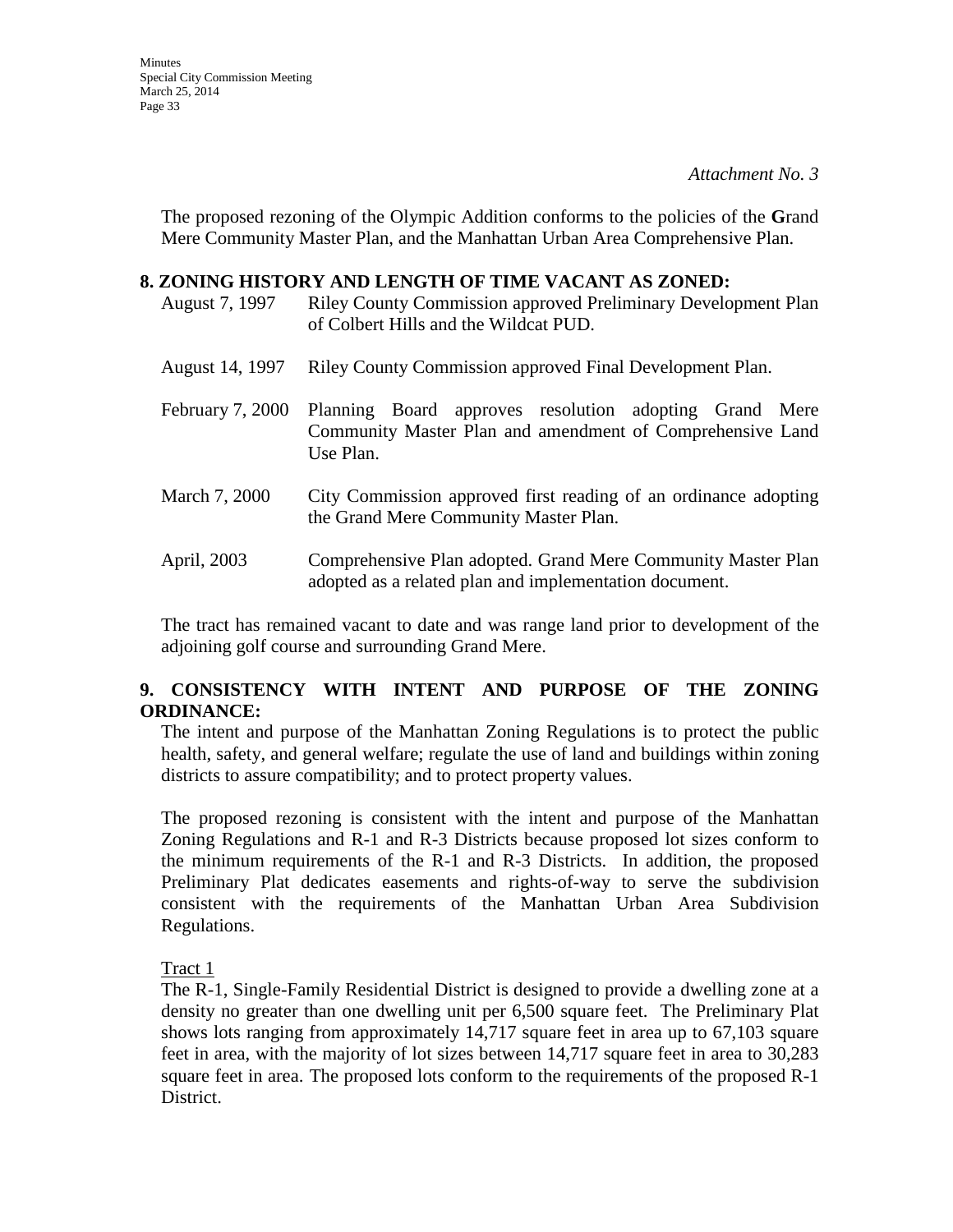Tract 2

The R-3 District is designed to provide for multiple-family development at a density no greater than one (1) dwelling unit per 1,000 square feet. Minimum lot size for singlefamily detached dwellings is 5,000 square feet in area; 3,750 square feet for singlefamily attached; 7,500 square feet for a two-family dwelling unit; and, 1,000 square feet per family, but not less than 6,000 square feet for multiple-family dwellings.

The proposed R-3 District portion of the Olympic Addition consists of lots ranging from approximately 65,139 square feet in area to 86,534 square feet in area. The proposed lots conform to the requirements of the proposed R-3 District.

The R-1 and R-3 Districts are consistent with the Manhattan Zoning Regulations, with lot sizes reflected on the Preliminary Plat of the Olympic Addition.

- **10. RELATIVE GAIN TO THE PUBLIC HEALTH, SAFETY AND WELFARE THAT DENIAL OF THE REQUEST WOULD ACCOMPLISH, COMPARED WITH THE HARDSHIP IMPOSED UPON THE APPLICANT:** There appears to be no gain to the public that denial of the rezoning of Tract 1 and Tract 2 would accomplish. No expected adverse affects on the public health, safety and welfare as a result of the rezonings. Development of the site cannot proceed until the proposed Preliminary Plat is approved. A separate application was submitted for approval of a Preliminary Plat. It may be a hardship upon the owner if the rezonings are denied.
- **11. ADEQUACY OF PUBLIC FACILITIES AND SERVICES:** Adequate street, sanitary sewer and water services are available to serve Tract 1 and Tract 2.
- **12. OTHER APPLICABLE FACTORS:** None
- **13. STAFF COMMENTS:** City Administration recommends approval of the proposed rezoning of Tract 1 and Tract 2 in the Olympic Addition, consisting of:
	- Tract 1: from County R-PUD, Residential Planned Unit Development District**,** to R-1, Single- Family Residential District, based on the findings in the Staff Report; and
	- Tract 2: from County R-PUD, Residential Planned Unit Development District**,** to R-3, Multiple-Family Residential District, based on the findings in the Staff Report.